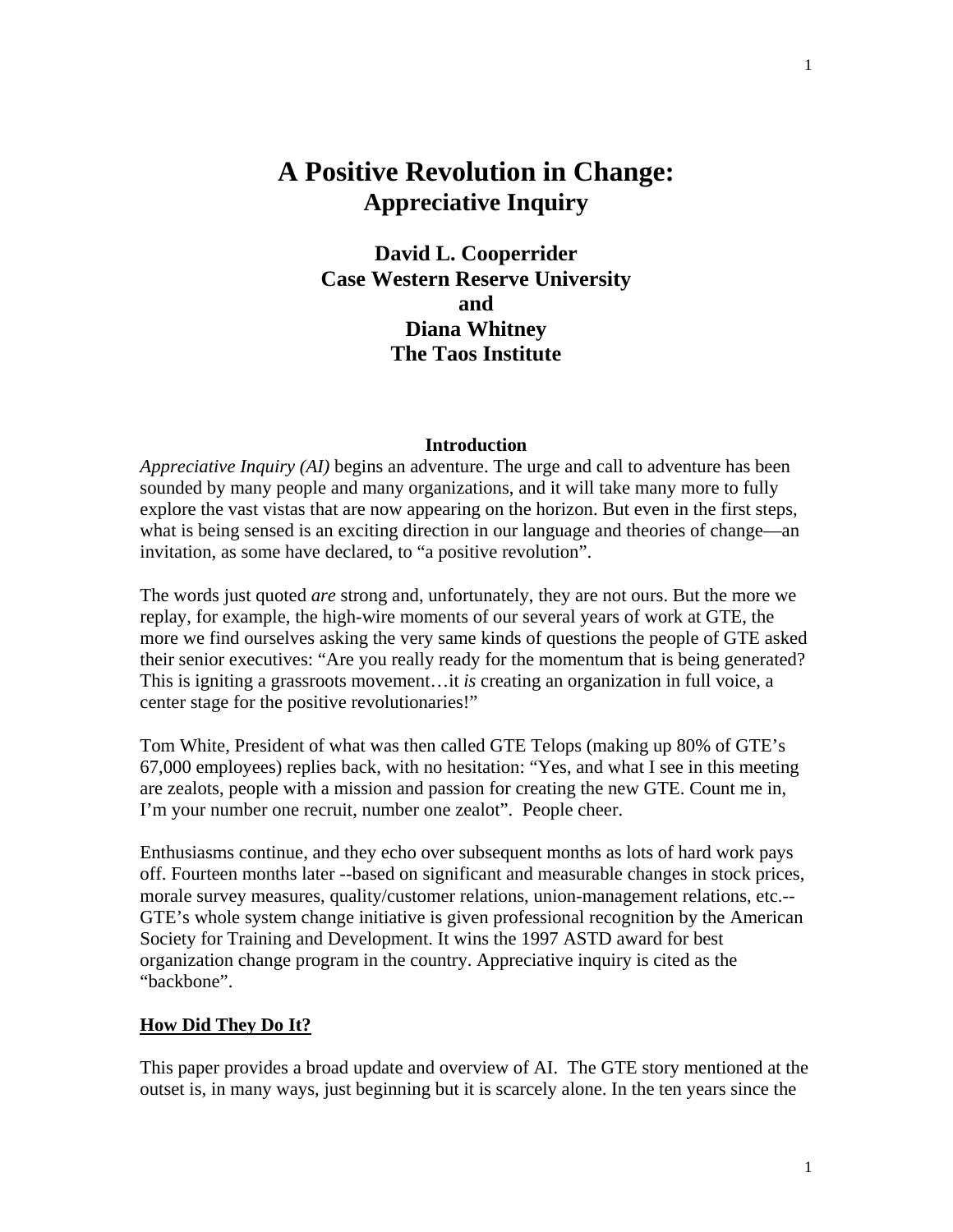theory and vision for "Appreciative Inquiry Into Organizational Life" was published, (Cooperrider and Srivastva, 1987; Cooperrider 1986) there have been literally hundreds of people involved in co-creating new practices for doing AI, and for bringing the spirit and methodology of AI into organizations all over the world. The velocity and largely informal spread of the ideas suggests, we believe, a growing sense of disenchantment with exhausted theories of change, especially those wedded to vocabularies of human deficit, and a corresponding urge to work with people, groups, and organizations in more constructive, positive, life-affirming, even spiritual ways.

In this paper we hope to serve as conduit to this impulse as we touch on exciting examples and concepts, and provide references for future study. And while the outcomes and illustrations we have selected are often dramatic, we do want to emphasize, throughout, that AI is clearly only in its infancy. Questions are many, and we believe they will be a source of learning for many years.

Could it be, for example, that we as a field have reached "the end of problem solving" as a mode of inquiry capable of inspiring, mobilizing and sustaining significant human system change? What would happen to our change practices if we began all of our work with the positive presumption—that organizations, as centers of human relatedness, are "alive" with infinite constructive capacity*?* If so how would we know? What do we mean by infinite capacity? What would happen to us, lets say as leaders or catalysts of change, if we approached the question of change only long *after* we have connected with people and organizations through systematic study of their already "perfect" form? How would we talk about "it"—this account of the ideal-in-the-real? Would we, in our work, have to go any further once we and others were connected to this positive core*? How can we better inquire into organization existence in ways that are economically, humanly, and ecologically significant, that is, in ways that increasingly help people discover, dream, design and transform toward the greatest good?* 

#### **What is Appreciative Inquiry?**

 *Ap-pre'ci-ate, v., 1. valuing; the act of recognizing the best in people or the world around us; affirming past and present strengths, successes, and potentials; to perceive those things that give life (health, vitality, excellence) to living systems 2. to increase in value, e.g. the economy has appreciated in value.* Synonyms*: VALUING, PRIZING, ESTEEMING, and HONORING.* 

 *In-quire' (kwir), v., 1. the act of exploration and discovery. 2. To ask questions; to be open to seeing new potentials and possibilities. Synonyms: DISCOVERY, SEARCH, and SYSTEMATIC EXPLORATION, STUDY*.

AI has been described by observers in a myriad of ways: as a *paradigm of conscious evolution* geared for the realities of the new century (Hubbard, 1998); as a methodology that takes the idea of the *social construction* of reality to its positive extreme-- especially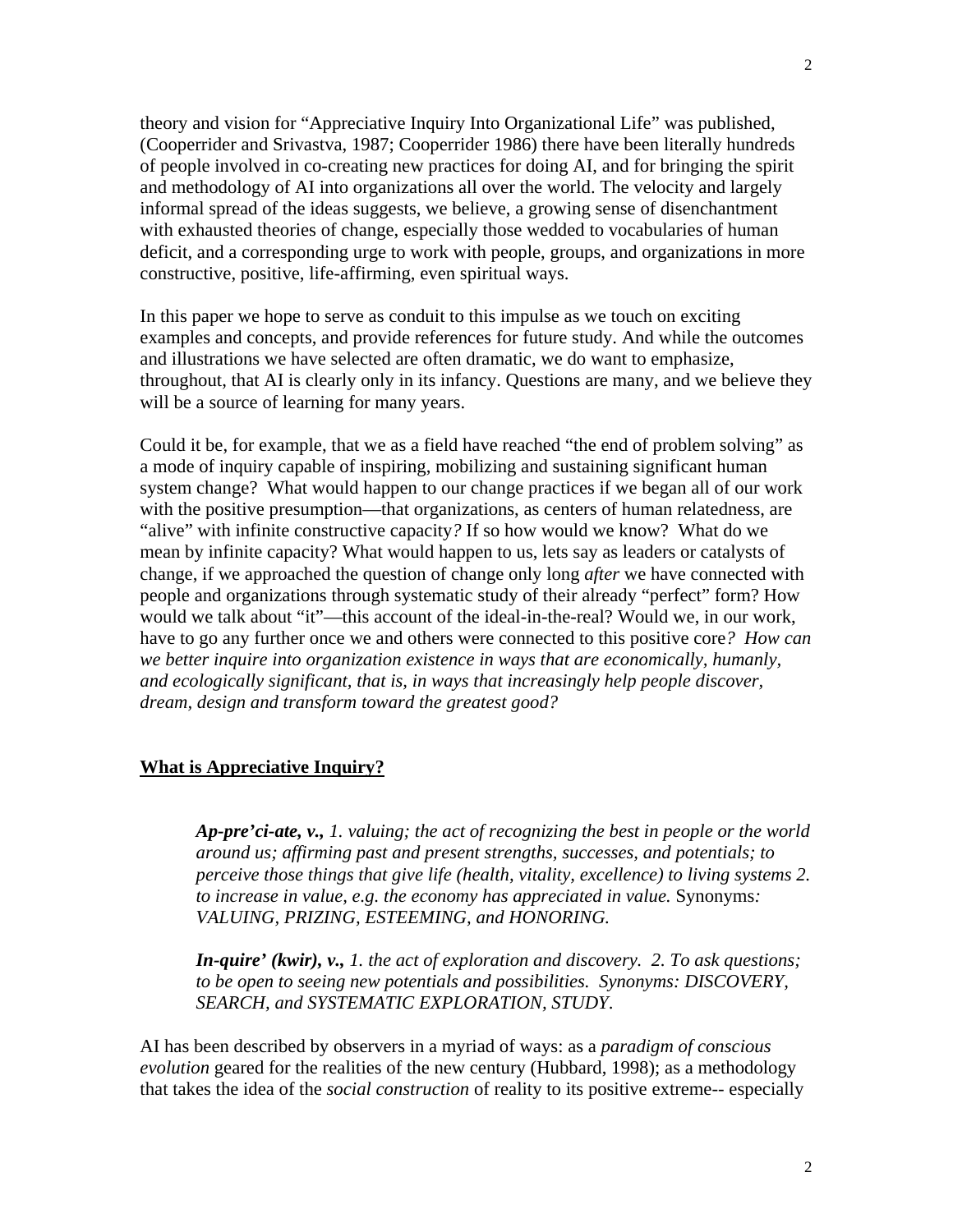with its emphasis on metaphor and narrative, relational ways of knowing, on language, and on its potential as a source of generative theory (Gergen, 1994); as the most important advance in *action research* in the past decade (Bushe, 1995); as offspring and "heir" to Maslow's vision of a *positive social science* (Chin, 1998; Curran, 1991); as a powerful second generation *OD practice* (French and Bell, 1995; Porras, 1991; Mirvis, 1988/89); as model of a much needed *participatory science,* a *"*new yoga of inquiry" (Harman, 1990); as a radically affirmative approach to change which completely lets go of problem-based management and in so doing vitally transforms strategic planning, survey methods, culture change, merger integration methods, approaches to TQM, measurement systems, sociotechnical systems, etc. (White, 1996); and lastly, as OD's *philosopher's stone* (Head & Sorenson, et. al 1996). Indeed it is difficult to sum up the whole of AI—as a philosophy of knowing, a normative stance, a methodology for managing change, and as an approach to leadership and human development. However, for purposes here, it might be most useful to begin with a practice-oriented definition of AI, one that is more descriptive than theoretical and one that provides a compass for the examples to follow:

**Appreciative Inquiry is about the co-evolutionary search for the best in people, their organizations, and the relevant world around them. In its broadest focus, it involves systematic discovery of what gives "life" to a living system when it is most alive, most effective, and most constructively capable in economic, ecological, and human terms. AI involves, in a central way, the art and practice of asking questions that strengthen a system's capacity to apprehend, anticipate, and heighten positive potential. It centrally involves the mobilization of inquiry through the crafting of the "unconditional positive question" often-involving hundreds or sometimes thousands of people. In AI, the arduous task of intervention gives way to the speed of imagination and innovation; instead of negation, criticism, and spiraling diagnosis, there is discovery, dream, and design. AI seeks, fundamentally, to build a constructive union between a whole people and the massive entirety of what people talk about as past and present capacities:** *achievements, assets, unexplored potentials, innovations, strengths, elevated thoughts, opportunities, benchmarks, high point moments, lived values, traditions, strategic competencies, stories, expressions of wisdom, insights into the deeper corporate spirit or soul, and visions of valued and possible futures.* **Taking all of these together as a gestalt, AI deliberately, in everything it does, seeks to work from accounts of this "positive change core"—and it assumes that every living system has many untapped and rich and inspiring accounts of the positive. Link the energy of this core directly to any change agenda and changes never thought possible are suddenly and democratically mobilized.** 

The *positive core* of organizational *life*, we submit, is one of the greatest and largely unrecognized resources in the field of change management today. As said earlier, we are clearly in our infancy when it comes to tools for working with it, talking about it, and designing our systems in synergistic alignment with it. But one thing is evident and clear as we reflect on the most important things we have learned with AI: human *systems grow in the direction of what they persistently ask questions about and this propensity is strongest and most sustainable when the means and ends of inquiry are positively*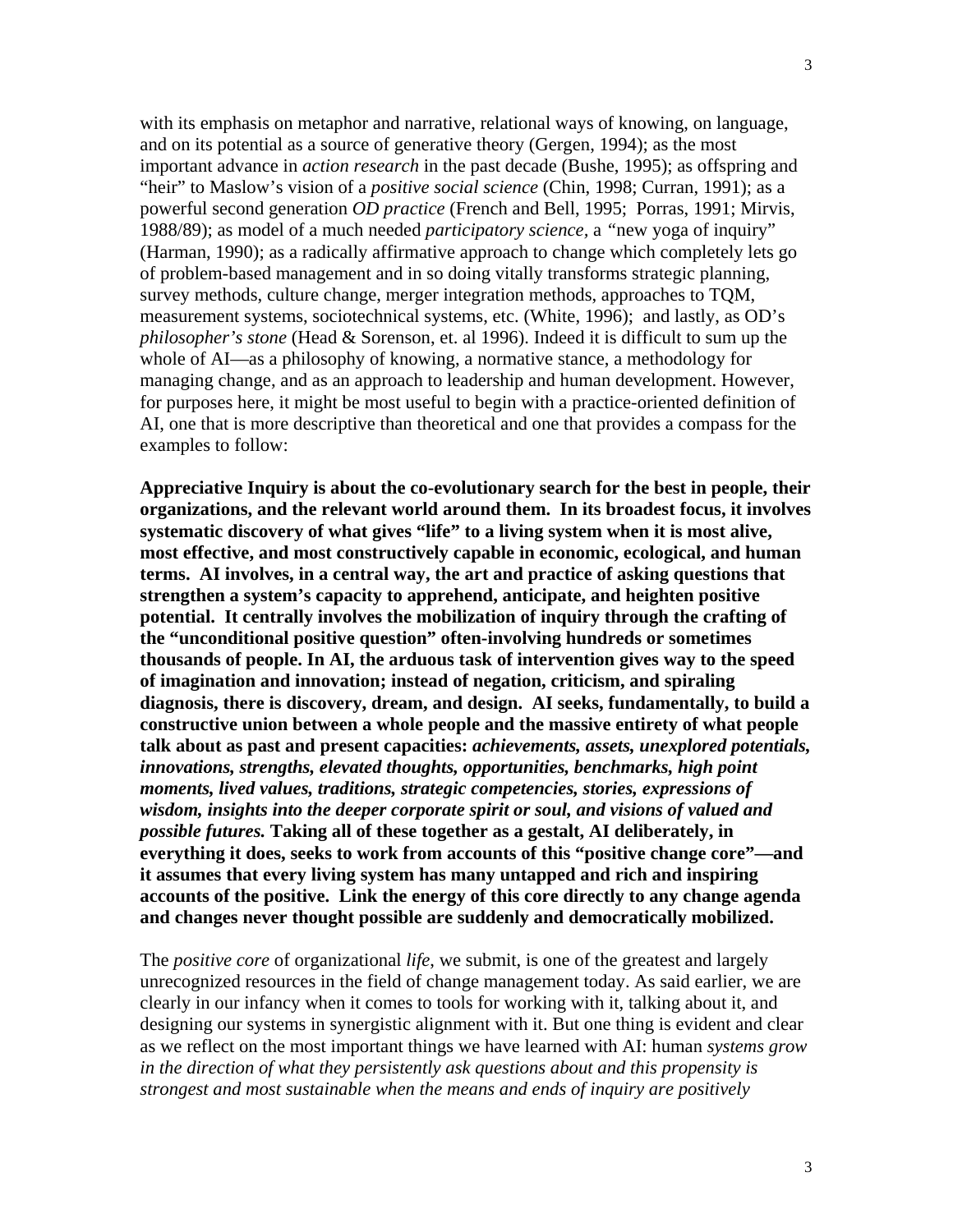*correlated. The single most prolific thing a group can do if its aims are to liberate the human spirit and consciously construct a better future is to make the positive change core the common and explicit property of all*.

## **Let's Illustrate: The Appreciative Inquiry "4-D" Cycle**

(insert 4-D cycle here—see page 28)

You have just received the following unsettling phone call:

*My name is Rita Simmel; I am President of a New York consulting partnership. Our firm specializes in dealing with difficult conflict in organizations: labor-management issues, gender conflict, issues of diversity. We have been retained by a fortune 500 corporation for the past several years. The contract is around sexual harassment, an issue that is deeper and more severe than virtually any corporation realizes. The issues are about power, the glass ceiling, and many things. As you know, millions of dollars are being expended on the issues. Our firm has specialized in this area for some years and now I'm beginning to ask myself the Hippocratic oath. Are we really helping? Here is the bottom line with our client. We have been working on the issues for two years, and by every measure-- numbers of complaints, lawsuits, evaluations from sexual harassment training programs, word of mouth—the problem continues in its growth. Furthermore people are now voting with their feet. They are not coming to the workshops. Those that do seem to leave with doubts: our post-workshop interviews show people feel less able to communicate with those of the opposite gender, they report feeling more distance and less trust, and the glass ceiling remains. So here is my question. How would you take an appreciative inquiry approach to sexual harassment?* 

This was a tough one. We requested time to think about it, asking if we could talk again in a day or two. We can do the same for you right now (give you a bit of time) as we invite you to think about things you might seriously propose in the callback.

So before going further with the story lets pause and look at a typical flow for AI, a cycle that can be as rapid and informal as in a conversation with a friend or colleague, or as formal as an organization-wide analysis involving every stakeholder, including customers, suppliers, partners, and the like.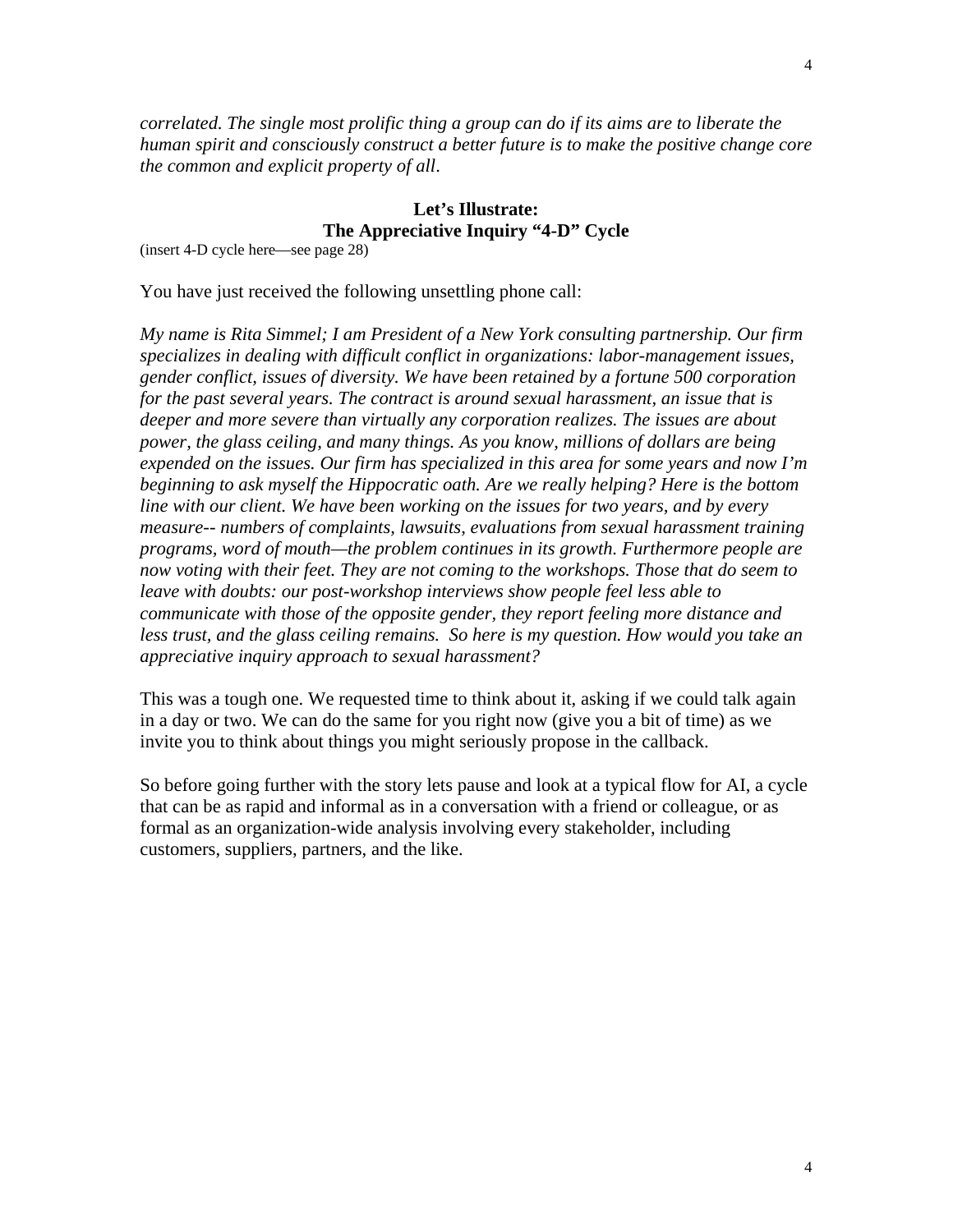Figure one shows (page 28), on the outside, four key stages in AI: **Discovery** mobilizing a whole system inquiry into the positive change core; **Dream—**creating a clear results-oriented vision in relation to discovered potential and in relation to questions of higher purpose, i.e., "What is the world calling us to become?" **Design—**creating possibility propositions of the ideal organization, an organization design which people feel is capable of magnifying or eclipsing the positive core and realizing the articulated new dream; and **Destiny—**strengthening the affirmative capability of the whole system enabling it to build hope and momentum around a deep purpose and creating processes for learning, adjustment, and improvisation, like a jazz group over time (see the excellent article by Barrett, 1998).

At the core of the cycle, is **Affirmative Topic Choice.** It is the most important part of any AI. If, in fact, knowledge and organizational destiny are as intricately interwoven as we think, then isn't it possible that the seeds of change are implicit in the very first questions we ask? AI theory says yes and takes the idea quite seriously: *it says that the way we know people, groups, and organizations is fateful. It further asserts the time is overdue to recognize that symbols and conversations, emerging from all our analytic modes, are among the world's paramount resources.* 

#### Topic Choice

So back to our phone call. If inquiry and change are a simultaneous moment; if the questions we ask set the stage for what we "find"; and if what we "discover" (the data) creates the material out of which the future is conceived, conversed about, and constructed—then how shall we proceed with an appreciative approach to sexual harassment? Here is an excerpt from the response:

D.C.: Hello Rita. Before we get into our proposal we have an important question. What is it that you want to learn about and achieve with this whole intervention, and by when?

Rita: We want to dramatically cut the incidence of sexual harassment. We want to solve this huge problem, or at least make a significant dent in it.

D.C.: O.K. Rita… But is that all?

Rita: You mean what do I *really* want to see? (Long pauses…then she blurts out). *What we really want to see is the development of the new century organization—a model of high quality cross-gender relationships in the workplace!*

DC: Great topic. What would happen if we put an invitation out in the company newsletter, asking people in pairs to step forward to nominate themselves as candidates to study and share their stories of what it means to create and sustain high quality crossgender relationships in the workplace? It might be interesting to do a large conference, and really put a magnifying lens to the stages of development, contextual factors, tough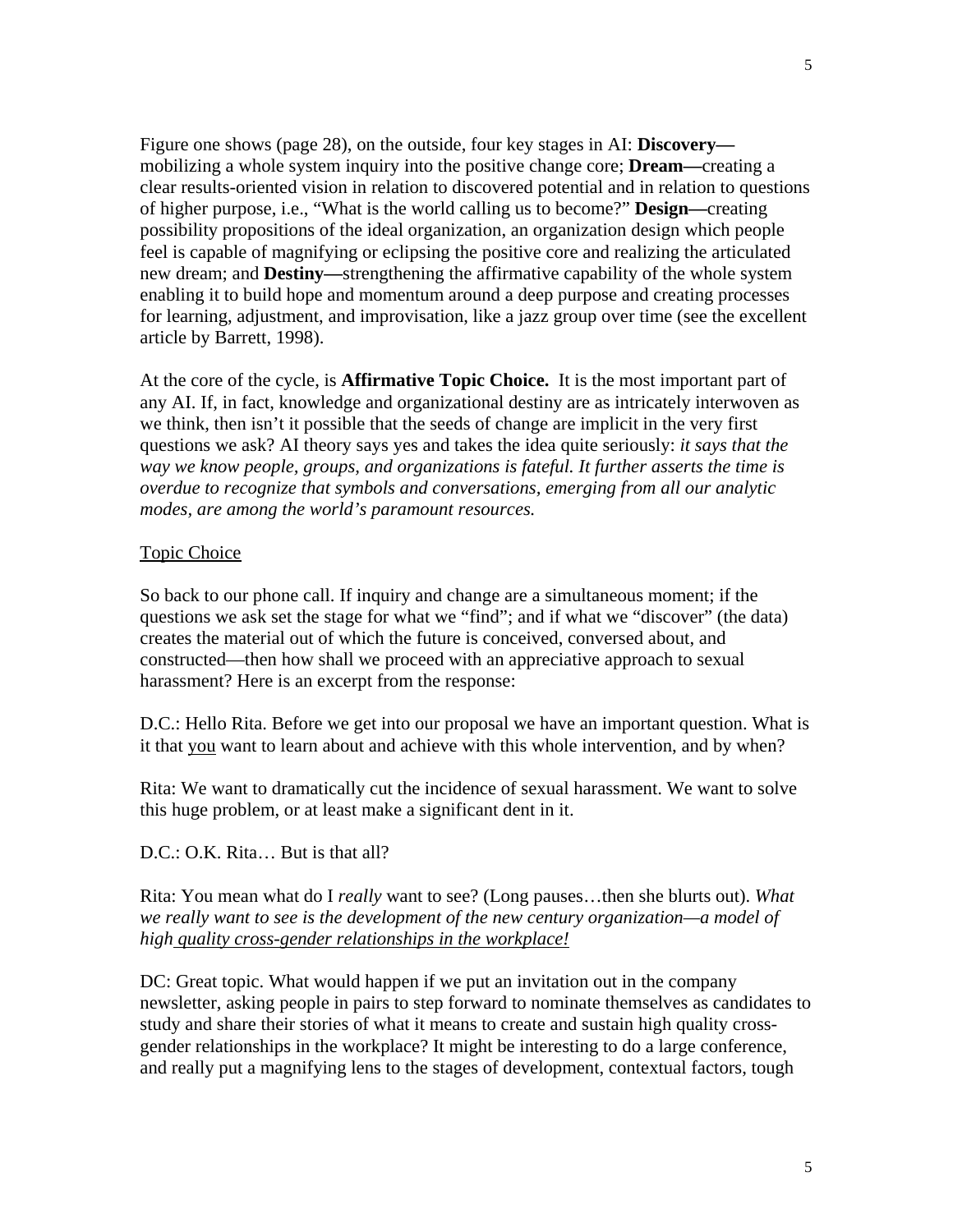questions of adult attraction, breakthroughs in terms of power relations, and so on. What do you think?

To move fastforward, a relatively small pilot project was created which surpassed everyone's expectations. Hundreds, not dozens, of pairs nominated themselves. That was surprise number one. Then other organizations got word of the pilot and a truly major effort, moving through the 4-D framework, was conceptualized by another consulting firm, Marge Schiller and Associates. The pioneering organization she worked with, which now can happily be named, was the Avon Corporation in Mexico. Again there were similar issues—including the glass ceiling at senior management levels—but again there was interest in framing the whole thing in terms of an inquiry.

To begin, a hundred people were trained in the basics of AI interviewing. They in turn went out into every part of the organization and over the next several weeks completed many more interviews, about 300 in all. At the end of each interview, the interviewers asked the person interviewed if they too could help do some interviewing. A waterfall was experienced. Stories poured in—stories of achievement, trust building, authentic joint leadership, practices of effective conflict management, ways of dealing with sex stereotypes, stages of development and methods of career advancement.

The second two "Ds"-- articulating the new century dream and creating designs for an organization that maximally supported the development of high quality cross-gender relationships-- came next. These were combined in a large group format much like a future search. Using stories from the interviews as a basis for imagining the future, expansive and practical propositions were created, for example, "Every task force or committee at Avon, whenever possible, is co-chaired by a cross-gender pairing". The significance of even this simple proposal proved to be big. Likewise, propositions in other areas of organization design were also carefully crafted. Soon, literally *everything* in the organization was opened to discussion: corporate structures, systems, work processes, communications, career opportunities, governance, compensation practices, leadership patterns, learning opportunities, customer connections, and more.

In the end, some 30 visionary propositions were created. Subsequent changes in system structures and behaviors were reported to be dramatic (Schiller, 1998). As it turns out, the story, like GTE's, gets even better. Avon Mexico was just recently singled out, several years later, by the Catalyst organization. *They were given the 1997 Catalyst Award for best place in the country for women to work.* 

It is a classic example of the power of topic choice. Affirmative topics, always homegrown, can be on anything the people of an organization feel gives life to the system. As a rule of thumb most projects have between 3-5 topics. Words like empowerment, innovation, sense of ownership, commitment, integrity, ecological consciousness, and pride are often articulated as worthy of study. Topics can be on anything an organization feels to be strategically and humanly important. AI topics can be on technical processes, financial efficiencies, human issues, market opportunities, social responsibilities, or anything else. In each case of topic choice, the same premise is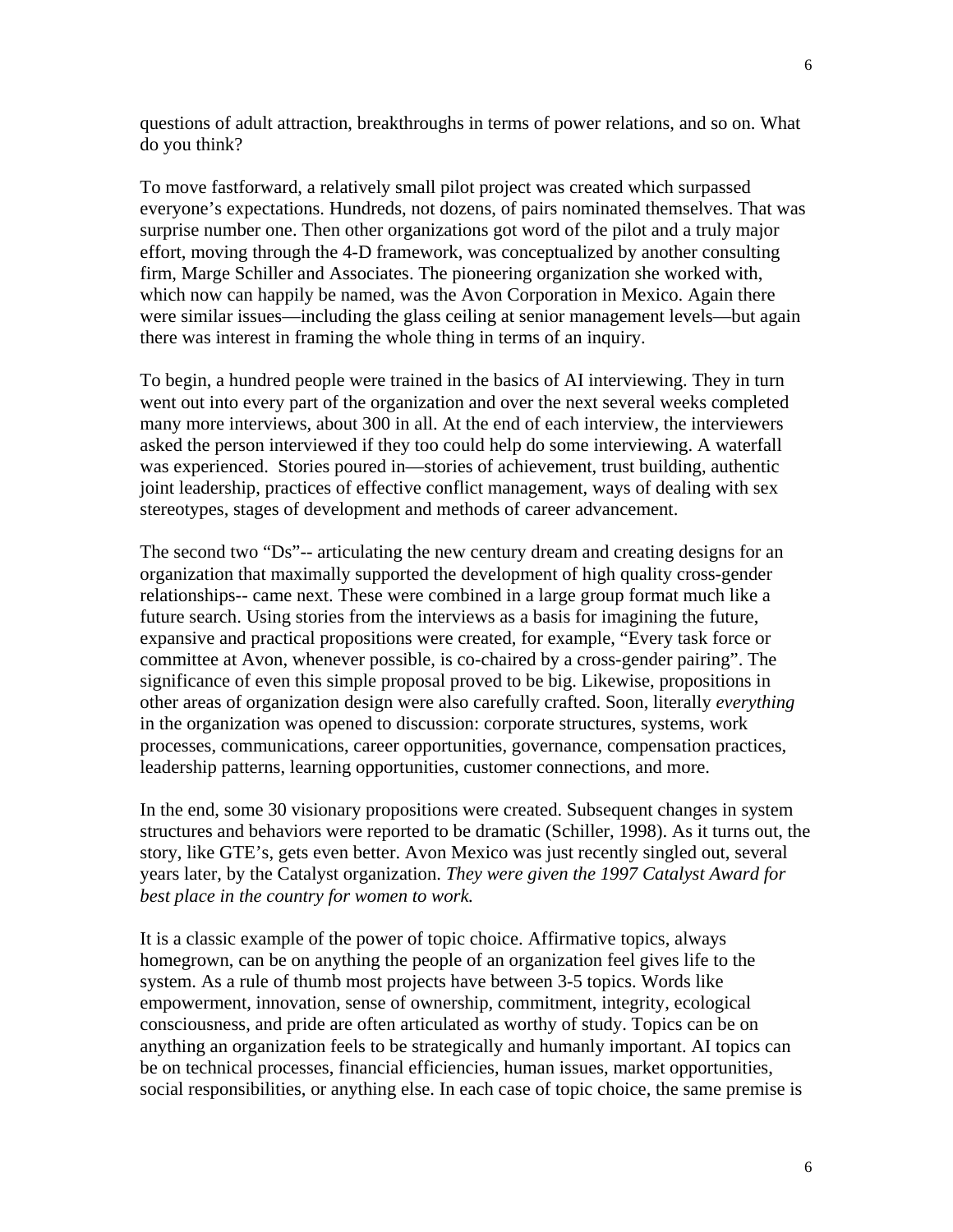7

firmly posited: human systems grow in the direction of their deepest and most frequent inquiries.

#### **The Phase of Discovery**

The inquiry we are talking about is anything but wishful. If we were to underline one of the two words-- appreciative or inquiry—our pen would immediately move to the latter. In Vital Speeches of the Day (1996), Tom White, President of what was then called GTE Telephone Operations, puts his interpretation of AI in executive language, months before GTE's change effort was recognized by ASTD:

*Appreciative Inquiry can get you much better results than seeking out and solving problems. That's an interesting concept for me—and I imagine most of you—because telephone companies are among the best problem solvers in the world. We troubleshoot everything. We concentrate enormous resources on correcting problems that have relatively minor impact on our overall service and performance (and which)…when used continually and over a long period of time, this approach can lead to a negative culture. If you combine a negative culture with all the challenges we face today, it could be easy to convince ourselves that we have too many problem to overcome—to slip into a paralyzing sense of hopelessness….Don't get me wrong. I'm not advocating mindless happy talk. Appreciative Inquiry is a complex science designed to make things better. We can't ignore problems—we just need to approach them from the other side".* 

What Tom White calls "the other side", we are describing as the positive change core. AI, most simply, is a tool for connecting to the transformational power of this core. Willis Harman (1990) talks about AI as a participatory science, a yoga of inquiry, where the term yoga comes from the Sanskrit root yug which means link or bond. In that sense if we remember something or someone, it can be said that there is a form of yoga happening. AI helps make the memory link by concentrating systematic inquiry into all aspects of the appreciable world, into an organization's infinite and surplus capacity past, present and future. By concentrating on the atom, human beings have unleashed its power. AI says we can do the same in every living system once we open this ever emergent positive core—every strength, innovation, achievement, resource, living value, imaginative story, benchmark, hope, positive tradition, passion, high point experience, internal genius, dream-- to systematic inquiry.

The core task of the discovery phase is to discover and disclose positive capacity, at least until an organization's understanding of this "surplus" is exhausted (which has never happened once in our experience). AI provides a practical way to ignite this "spirit of inquiry" on an organization-wide basis. Consider this example:

*At Leadshare in Canada, AI was used to help this big eight accounting firm make the tough transition in the executive succession of a "legendary" managing partner. The managing partner seized the moment as an incredible leadership development opportunity for all 400 partners. Everyone was interviewed with AI. An extensive interview protocol was designed (it ended up taking about 2 hours per interview)*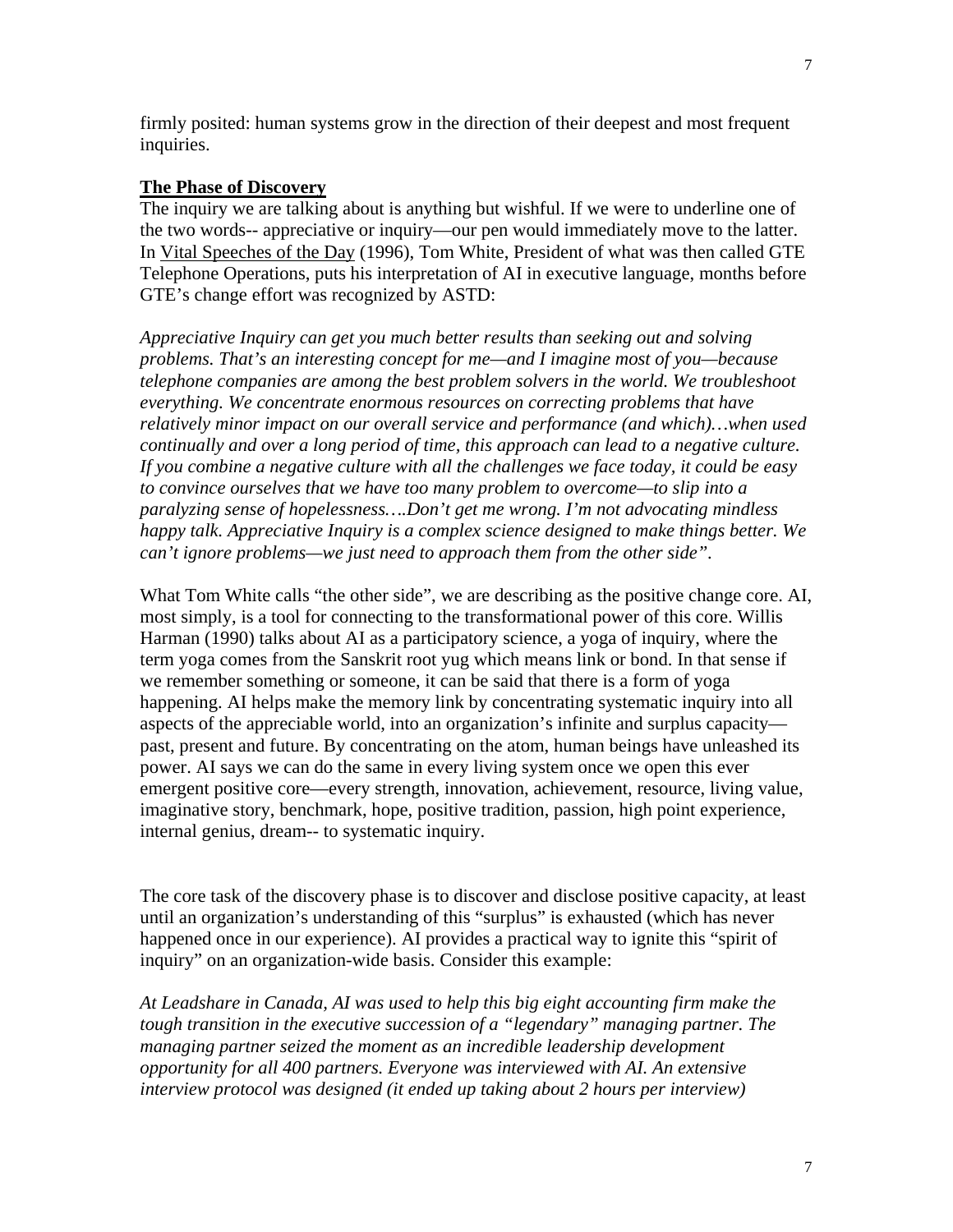*focusing on affirmative topics like innovation, equality, partnership, speed to market, and valuing diversity (in Canada between francophone and anglophone). And not one outside consultant did the interviews. All were done internally, by 30 junior partners as part of a leadership development program. A powerful and instant intergenerational connection was made, and organizational history came alive in face-to-face stories. Instead of amnesia, or a problem-to-be-solved, people began to relate to their history in a whole new way. Like a good piece of poetry filled with endless interpretive meaning, people at Leadshare ascended into their history as a reservoir of positive possibility. At the next annual partners meeting, with over 400 people in the conference hall, the material was showcased and coupled to the future, as the strategic planning became one of the "best" the partners could ever remember (Rainey, 1996)* 

Perhaps it is obvious, but the process of doing the interviews is as important as the data collected. When managers ask us how many people should be interviewed or, who should do the interviews, we increasingly find ourselves saying "everyone". It is not uncommon in AI work to talk about doing thousands of interviews. A hospital in Seattle recently did three thousand interviews in preparation for an organization-wide Appreciative Inquiry Summit (Whitney and Cooperrider, 1998). People themselves, not consultants, generate the system-wide organization analysis using questions like this: " Obviously you have had ups and downs in your career here at XYZ. But for the moment I would like you to focus on a high point, a time in your work experience here where you felt most alive, most engaged, or most successful. Can you tell me the story? How did it unfold? What was it organizationally that made it stand out? What was it about *you* that made it a high point? What key insights do you have for all of us at XYZ?"

In Chicago, in one of the most exciting AI's we have seen, there is talk of over a million interviews. And guess whose interviews have produced the best data—the most inspiring, vision-generating stories? It is the children. It is happening through inter-generational inquiry where the elders are valued and share hopes in settings with the young. One of our favorite papers is about the Imagine Chicago story and the leadership of Bliss Browne. It is titled *"The Child as the Agent of Inquiry" (*Cooperrider, 1996). It argues that the spirit of inquiry is something all of us in change work need to reclaim and aspire to: openness, availability, epistemological humility, the ability to admire, to be surprised, to be inspired, to inquire into our valued and possible worlds.

What distinguishes AI, especially in this phase of work, is that every carefully crafted question is positive. Knowing and changing are a simultaneous moment. The thrill of discovery becomes the thrill of creating. *As people throughout a system connect in serious study into qualities, examples, and analysis of the positive core --each appreciating and everyone being appreciated-- hope grows and community expands.* 

#### **From Discovery to Dream**

When an artist sits in front of a landscape the imagination is kindled not by searching for "what is wrong with this landscape", but by a special ability to be inspired by those things of value worth valuing. Appreciation, it appears, draws our eye toward life, but stirs our feelings, sets in motion our curiosity, and provides inspiration to the envisioning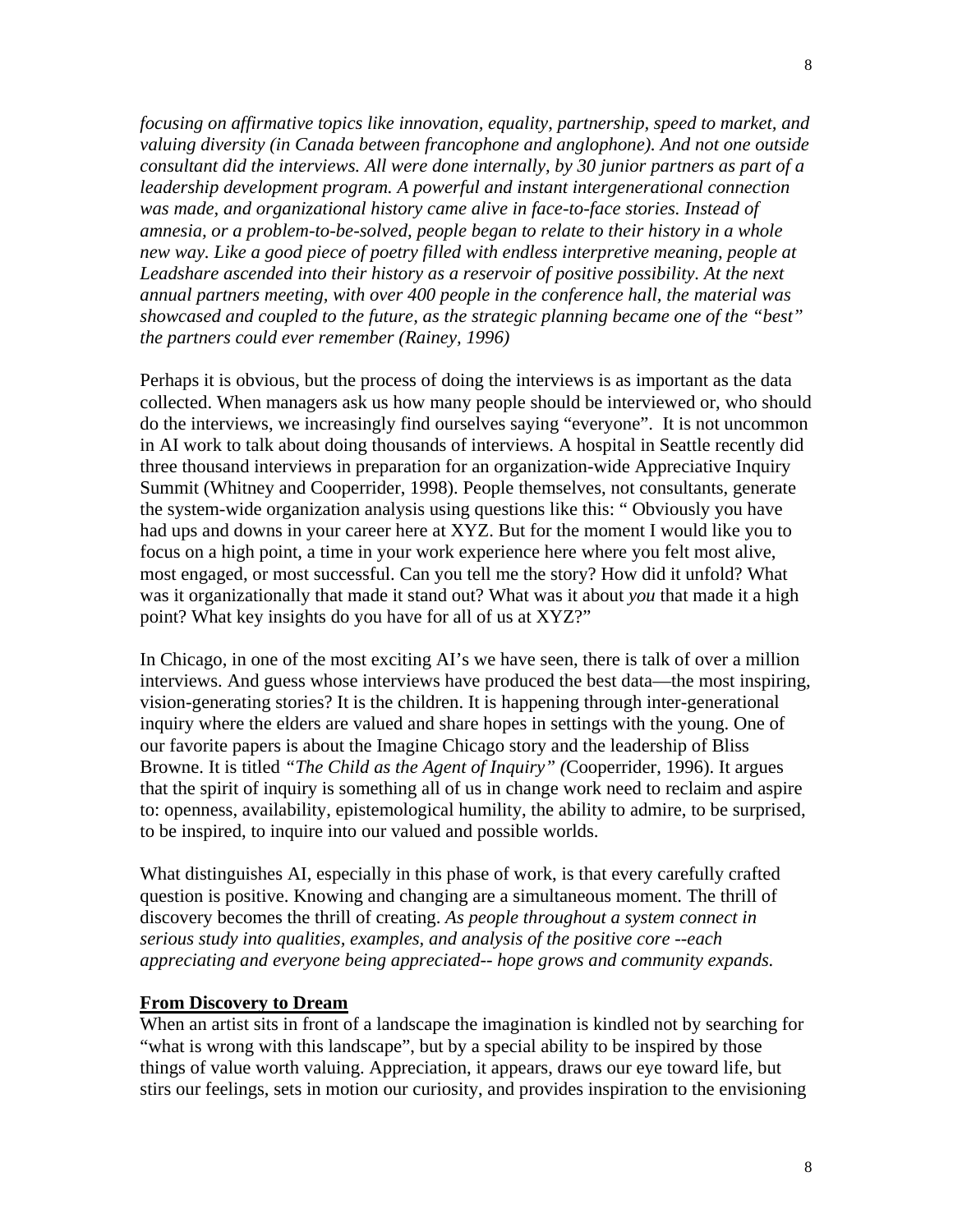mind. In his analysis of esthetics and the origins of creative images, Nietzsche once asked of the power of appreciation: " Does it not praise? Does it not glorify? Does it not select? Does it not bring {that which is appreciated} to prominence?" (In Rader, 1973, p. 12). Then in the same passage he takes a next step, linking valuing (discovery) and imagination (dream). He elaborates: " valuing is creating: hear it, ye creating ones! Valuation is itself the treasure and jewel of valued things".

During the dream phase, the interview stories and insights get put to constructive use. As people are brought together to listen carefully to the innovations and moments of organizational "life", sometimes in storytelling modes, sometimes in interpretive and analytic modes, a convergence zone is created where the future begins to be discerned in the form of visible patterns interwoven into the texture of the actual. The amplified interaction among innovators and innovations makes something important happen: very rapidly we start seeing outlines of the New World. Some organizations turn the data into a special commemorative report celebrating the successes and exceptional moment in the life of the organization (Liebler, 1997). Others have created a thematic analysis—careful to document rich stories and not succumb to "narrative thin" one line quotes (Ludema, 1996). In all cases the data onto the positive change core serves as an essential resource for the visioning stages of the appreciative inquiry 4-D model.

*Before their strategic planning session in 1997, Nutrimental Foods of Brazil closed down the plant for a full day to bring all 700 employees together for a day of Discovery into the factors and forces that have given life to the system when it had been most effective, most alive, and most successful as a producer of high quality health foods. With cheers and good wishes a "smaller" group of 150 stakeholders—employees from all levels, suppliers, distributors, community leaders, financiers, and customers—then went into a four day strategy session to articulate a new and bold corporate dream. The stories from the day before were used just as an artist uses a palette of colors—before painting a picture the artist assembles the red paints, blue, green, yellow and so on. With these "materials" in hand people were asked to dream: "What is the world calling us to become? What are those things about us that no matter how much we change, we want to continue into our new and different future? Lets assume that tonight while we were all asleep a miracle occurred where Nutrimental became exactly as we would like it to be all of its best qualities are magnified, extended, multiplied the way we would like to see…in fact we wake up and it is now 2005…as you come into Nutrimental today what do you see that is different, and how do you know?"After four days of appreciative analysis, planning, and articulation of three new strategic business directions, the organization launches into the future with focus, solidarity, and confidence. Six months later, record bottom line figures of millions of dollars are recorded—profits are up 300%. The co-CEOs Rodrigo Loures and Arthur Lemme Netto attribute the dramatic results to two things: bringing the whole system into the planning process, and realizing that organizations are in fact "centers of human relatedness"(Loures and Lemme Netto, 1998) which thrive when there is an appreciative eye—when people see the best in one another, when they can dialogue their dreams and ultimate concerns in affirming ways, and when they are connected in full voice to create not just new worlds but better worlds.*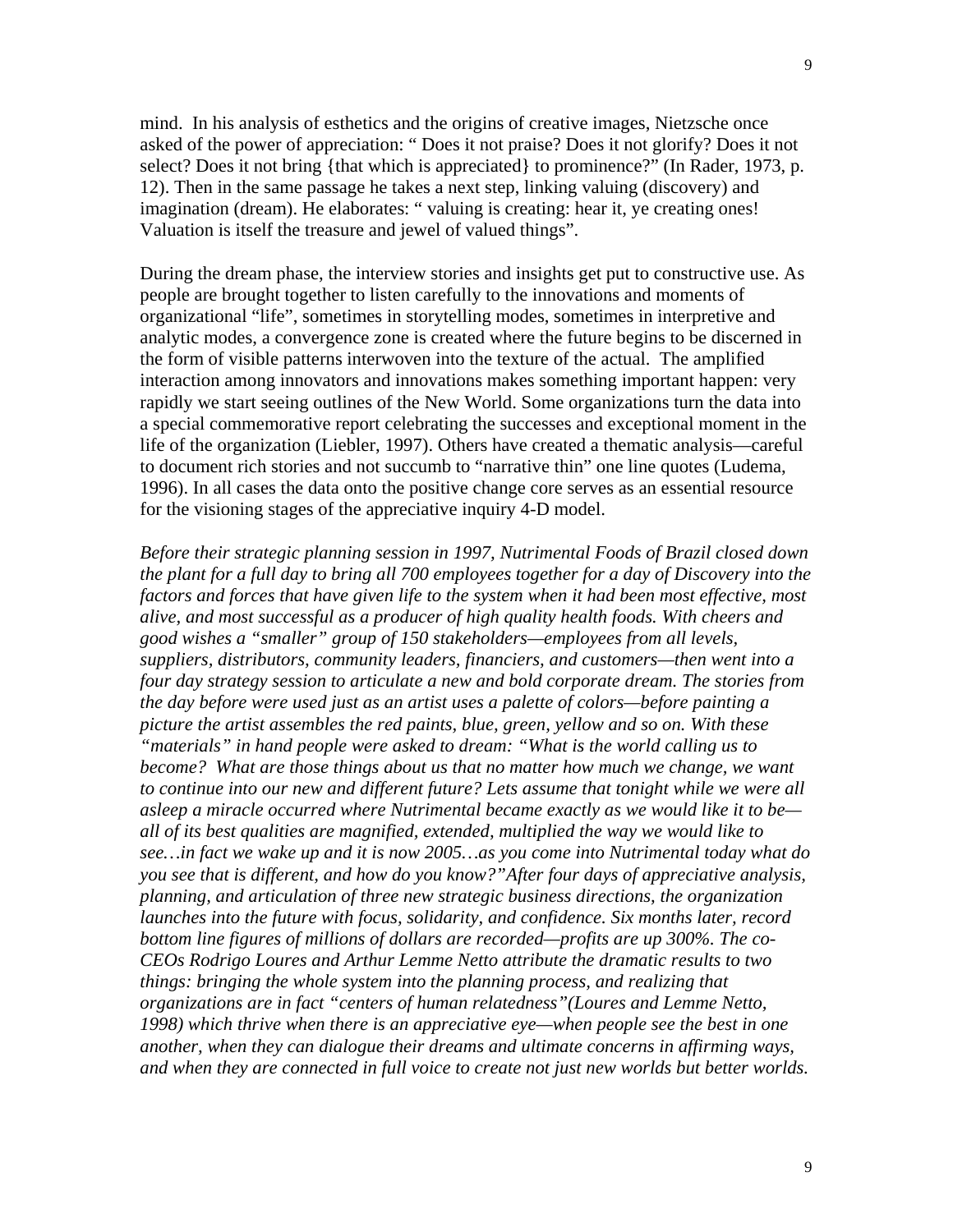#### Design

Once the strategic focus or dream is articulated (usually consisting of three things in our model-- a vision of a better *world, a* powerful purpose, and a compelling statement of strategic intent) attention turns to the creation of the ideal organization, the social architecture or actual design of the system in relation to the world of which it is part. What we have found is that the sequencing is crucial, moving first through in-depth work on Dream before Design, followed with back and forth iterations. In Zimbabwe we recently worked with a partner organization of Save the Children. It was fascinating to observe how easy it was to re-design the organization in terms of structures and systems once broad agreement was reached on a powerful Dream. The articulation of the image of the future was simple: "Every person in Zimbabwe shall have access to clean water within five years". The critical design shift, demanded by the large dream, was to a new form of organization based on a network of alliances or partnerships, not bureaucracy's self-sufficient hierarchy.

One aspect that differentiates Appreciative Inquiry from other visioning or planning methodologies is that images of the future emerge out of *grounded* examples from an organization's positive past. Sometimes this "data" is complimented with benchmark studies of other organizations creating a "generative metaphor" for circumventing common resistances to change (Barrett and Cooperrider, 1990). In both cases, the good news stories are used to craft possibility propositions that bridge the best of "what is" with collective speculation or aspiration of "what might be". In the working of the material people are invited to challenge the status quo as well as common assumptions underlying the design of the organization. People are encouraged to "wander beyond" the data with the essential question being: "What would our organization look like if it were designed in every way possible to maximize the qualities of the positive core and enable the accelerated realization of our dreams?"

When inspired by a great dream *we have yet to find an organization that did not feel compelled to design something very new and very necessary.* Here is an example of a possibility proposition, one of about twenty organization design visions that were created at DIA Corporation, a rapidly growing distributor of consumer products. Today this proposition is modus operandi at the corporation:

*DIA has become a learning organization that fosters the cross fertilization of ideas, minimizes the building of empires, harnesses the synergy of group cooperation, and cultivates the pride of being a valued member of one outstanding corporation. DIA accelerates its learning through an annual strategic planning conference that involves all five hundred people in the firm as well as key partners and stakeholders. As a setting for "strategic learning", teams present their benchmarking studies of the best five other organizations, deemed leaders in their class. Other teams present an annual appreciative analysis of DIA, and together these data-bases of success stories (internal and external) help set the stage for DIA's strategic, future search planning.* 

Recently we have had the opportunity to team up with Dee Hock, one of the greatest visionary CEOs we have ever worked with. Dee was the founder of VISA, a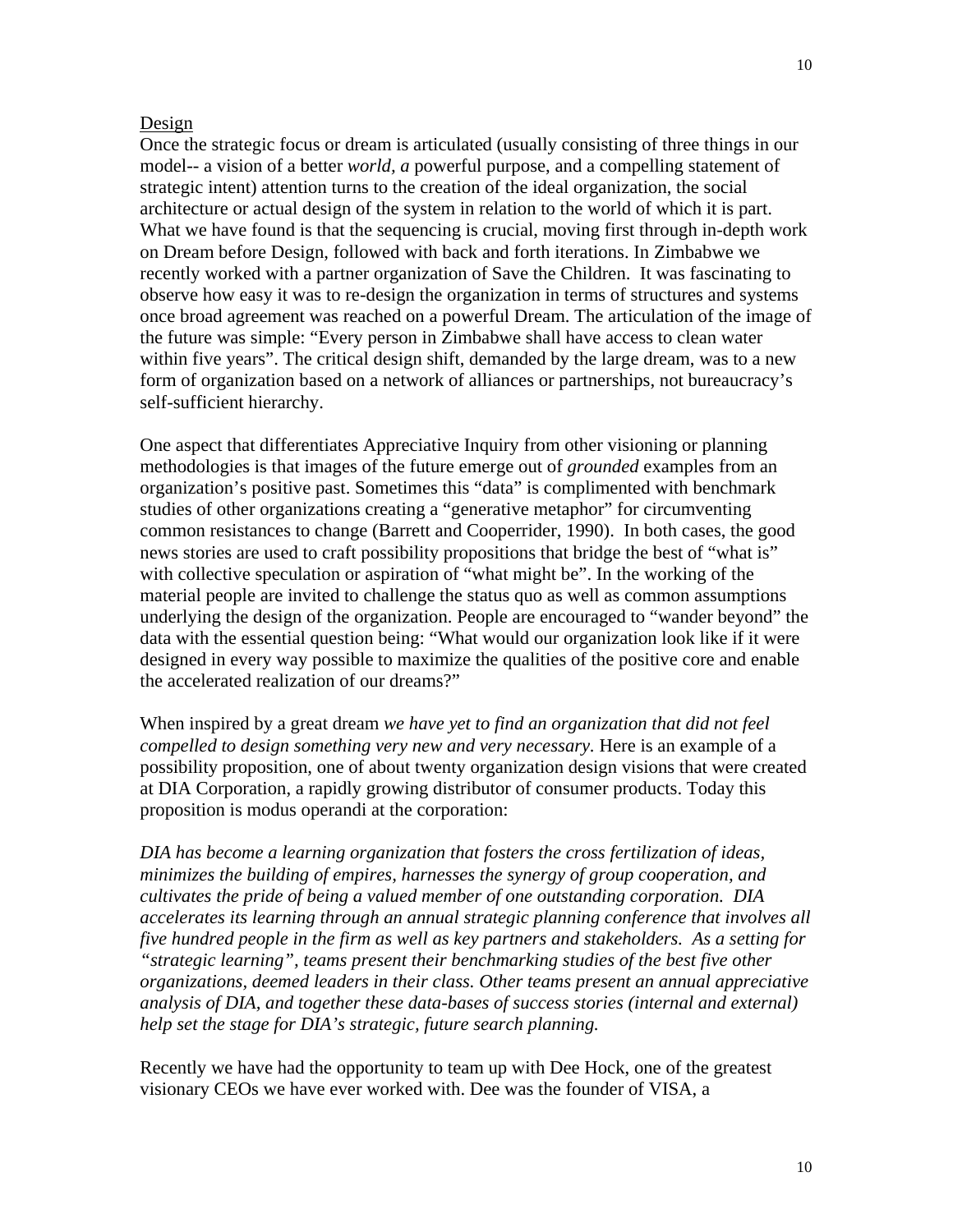breakthrough organization that has over 20,000 offices, and since 1970 has grown something like 10,000%; this year annual sales expected to pass \$1 trillion. The whole Visa system, from Calcutta to Chicago, in over 200 countries is completely *unmanageable* from the perspective of using centralized, command-and-control design principles.

If General Motors once defined the shape of the old model, perhaps Dee's "chaordic organization" –combining chaos and order in ways which interweave (like nature's designs) infinite variety and self-organizing order—is a foreshadowing of an emerging prototype. What we have learned by working with Dee is how to move pragmatically and substantively from appreciative Discovery and Dream to truly post-bureaucratic Design that distributes power and liberates human energy in a way we have never seen. Most recently we have collaborated on a re-constitution of the United Way of America as well as an initiative to design something akin to a United Nations among the world's great religions and spiritual traditions (it is called United Religions). In each case helping people agree on a set of design principles is crucial. That is "principles" as in "We hold these truths to be self evident: that all people are created equal…" Again, this is not a set of platitudes but a manifesto, what people believe in and care about in their gut.

#### Destiny

Of all the creatures of earth, said William James in 1902, only human beings can change their pattern. "Man alone is the architect of his destiny".

In our early years of AI work we called the  $4<sup>th</sup>$  "D" Delivery. We emphasized planning for continuous learning, adjustment, and improvisation in the service of shared ideals. It was a time for action planning, developing implementation strategies, and dealing with conventional challenges of sustainability. But the word delivery simply did not go far enough. It did not convey the sense of liberation we were seeing, like the well documented hotel case, where the system tranformed itself from a one-star to four-star hotel by using AI and literally putting a moratorium on all the traditional problem solving efforts that it had going (Barret and Cooperrider, 1990).

Executives like Jane Watkins (former Chair of the Board at NTL) and Jane Pratt (executive at the World Bank and now CEO of the Mountain Institute) argued that AI engenders a repatterning of our relationships not only with each other but also our relationship to reality itself. Reminiscent of Paulo Friere's concept of pedagogy of the oppressed—where people move in their relationship to reality from "submergence" to "reflexive awareness" to "co-participation"—these leaders insisted that AI's gift is at the paradigmatic level. AI is not so much about new knowledge but new knowing. Indeed people frequently talk, as they move through the pedagogy of life-giving Discovery, Dream, and Design, that something suddenly hits home: *that interpretation matters* that the manner in which they/we read the world filters to the level of our imaginations, our relationships, and ultimately to the direction and meaning of our action. We create the organizational worlds in which we live.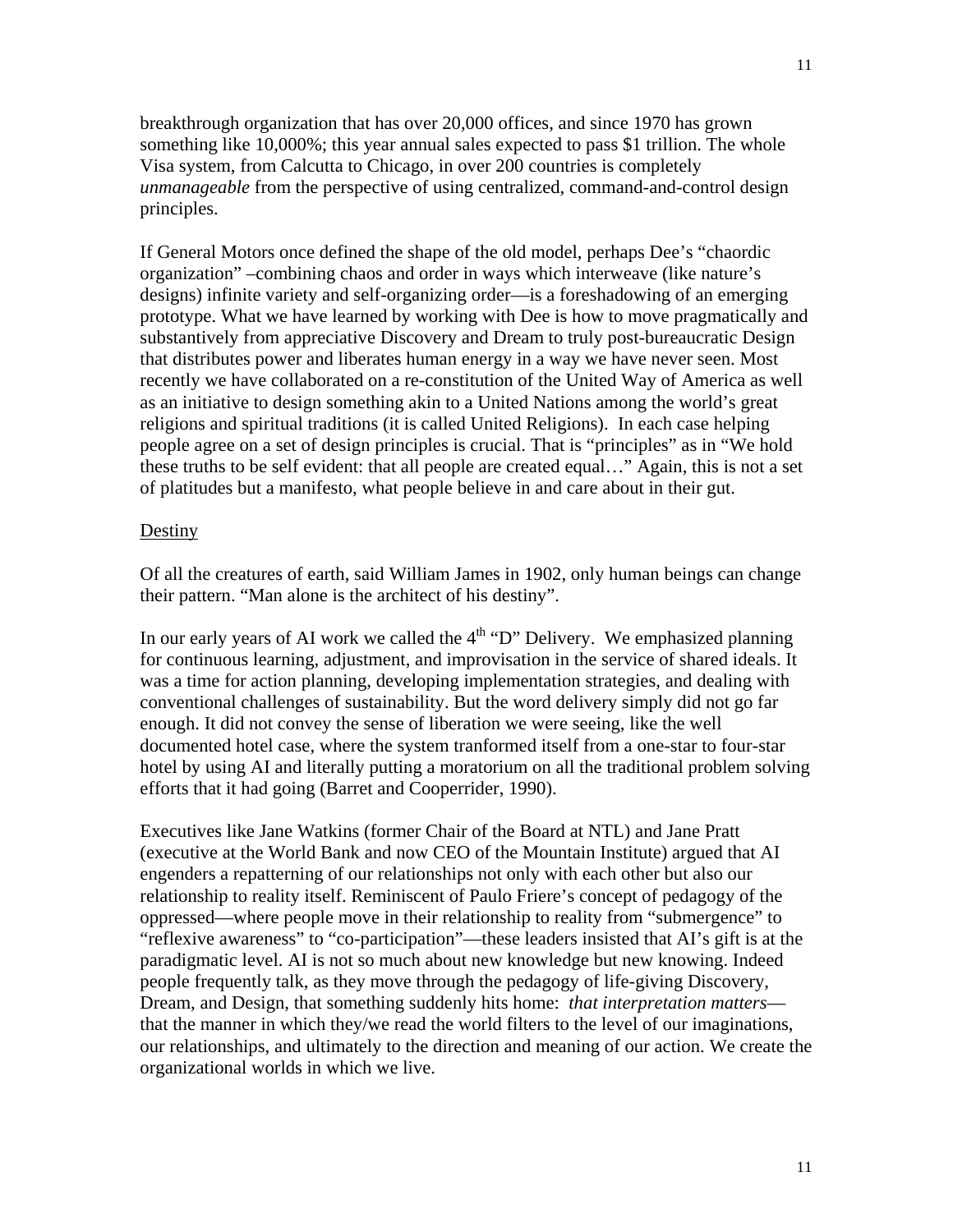12

What we discovered quite honestly was that momentum for change and long-term sustainability *increased the more we abandoned "delivery" ideas of action planning, monitoring progress, and building implementation strategies.* What was done instead, in several of the most exciting cases, was to focus only on giving AI away, to everyone, and then stepping back. The GTE story, still unfolding but already attracting national recognition, is suggestive. It is a story that says organizational change needs to look a lot more like an inspired movement than a neatly packaged or engineered product. Dan Young, the head of OD at GTE, and his colleagues Maureen Garrison and Jean Moore, call it "organizing for change from the grassroots to the frontline". Call it the path of positive protest, or a strategy for positive subversion—whatever it is called it is virtually unstoppable once "it" is up and running. Its structure is called the Positive Change Network (PCN). One especially dramatic moment gives the sense:

*The headline article in GTE Together described what was spreading as a grassroots movement to build the new GTE. Initiated as a pilot training to see what would happen if the tools and theories of appreciative inquiry were made available to frontline employees, things started taking off. All of a sudden, without any permission, frontline employees are launching interview studies into positive topics like innovation, inspired leadership, revolutionary customer responsiveness, labor-management partnerships, and "fun". Fresh out of a training session on AI, one employee, for example, did 200 interviews into the positive core of a major call center. Who is going say "no" to a complementary request like—"would you help me out…I'm really trying to find out more about the best innovations developing in your area and I see you as someone who could really give me new insight into creating settings where innovation can happen… It is part of my leadership development. Do you have time for an interview…I would be glad to share my learning's with you later!" Soon the topics are finding their way into meetings, corridor conversations, and senior planning sessions—in other words the questions, enthusiastically received, are changing corporate attention, language, agendas, and learnings. Many start brainstorming applications for AI. Lists are endless. Have we ever done focus groups with the 100% satisfied customer? How about changing call center measures? What would happen if we replaced the entire deficit measures with equally powerful measures of the positive? How can we revitalize the TQM groups, demoralized by one fishbone analysis after another? What would happen if we augmented variance analysis with depth studies that help people to dream and define the very visions of quality standards? How about a star stories program to generate a narrative rich environment—where customers are asked to share stories of encounters with exceptional employees? How about a gathering with senior executives so we can celebrate our learning's with them, share with them how seeing the positive has changed our work and family lives, and even recruit them to join the PCN?* 

*The pilot now had a momentum all its own. The immediate response—an avalanche of requests for participation—confirmed that there were large numbers at GTE ready to be called to the task of positive change. To grow the network by the 100s, even thousands, it was decided to do a ten region training session, all linked and downloaded by satellite conferencing. A successful pilot of three sites—Seattle, Indianapolis, and Dallas confirmed the same kind of energy and response could happen through distance*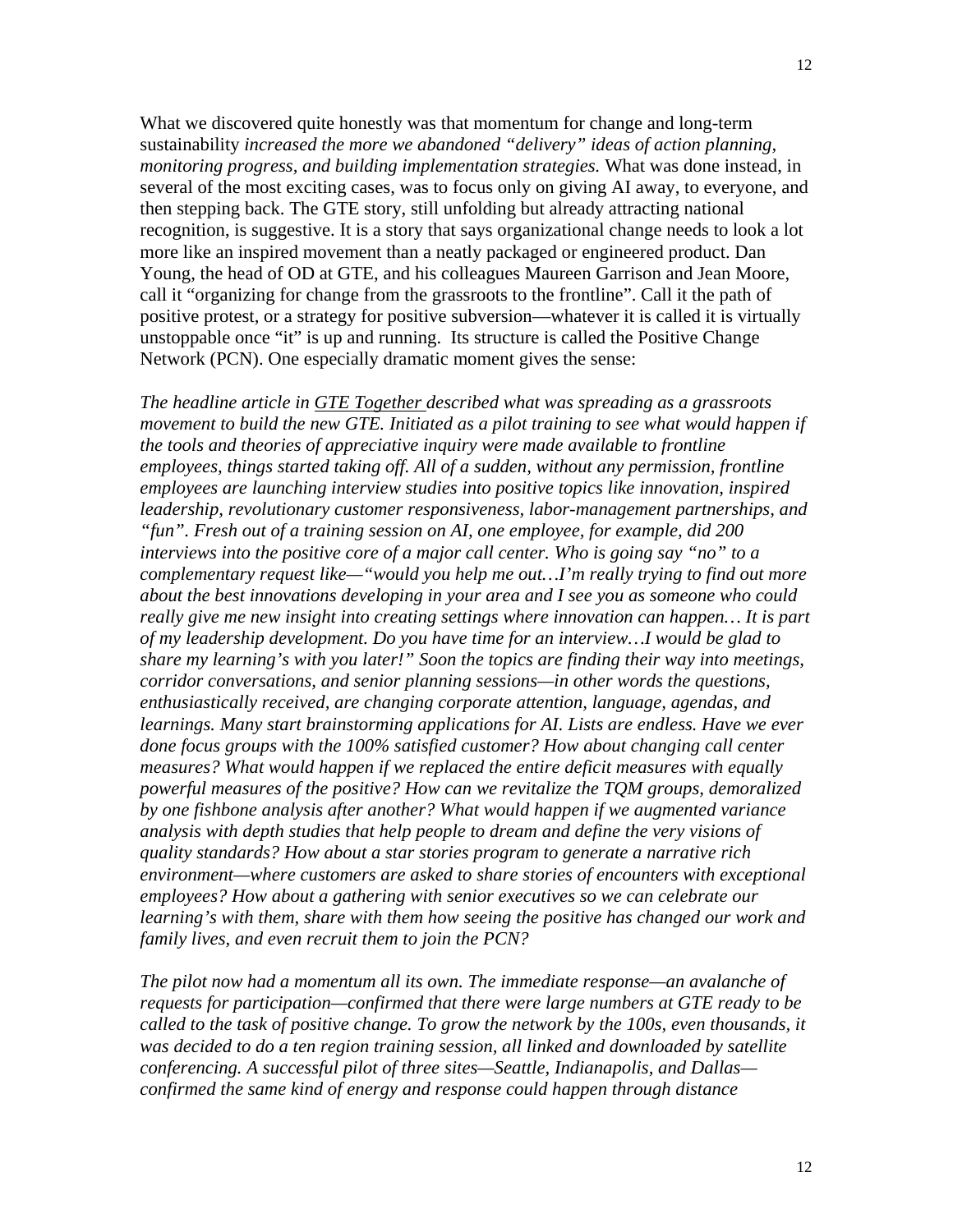*technologies. Quite suddenly the power of a 1000 person network caught people's attention. Just imagine the 1000 "students" of organization life coming together in a year at an AI Summit to share learning from 10,000 innovations discovered at GTE. Very rapidly, by connecting and consistently noticing breakthroughs, new patterns of organizing would become commonplace knowledge. Changes would happen not by organized confrontation, diagnosis, burning platforms, or piecemeal reform but through irresistibly vibrant and real visions. And when everyone's awareness grows at the same time—that basic change is taking place in this area and that area, it is easier to coalesce a new consensus that fundamental change is possible. PCN was becoming a lightning rod for energy and enthusiasm we all greatly underestimated. Then the unions raised questions. There were serious concerns, including the fact that they were not consulted in the early stages. We were told the initiative was over. There was to be a meeting of the unions and GTE at the Federal Mediation Offices in Washington D.C. to put the whole thing to rest.* 

*But at the meeting with the IBEW and the CWA, leaders from both groups said they saw something fresh and unique about AI. They agreed to bring 200 union leaders together for a 2-day introduction. Their purpose: "to evaluate AI…to see if it should have any place in the future at GTE". A month later, the session takes place. It looks like it is going pretty well and then the moment of decision. Tables of eight were instructed to evaluate the ideas and cast a vote as a group: "yes, we endorse moving forward with AI" or "No, we withhold endorsement". For thirty minutes the 30 groups deliberated. Dan Young calls the vote. Tensions are felt. "Table one, how do you vote?" The response was ready: "we vote 100% for moving forward with AI and feel this is an historic opportunity for the whole system". Then the next table: "We vote 100% with a caveat—that every person at GTE have the opportunity to get the AI training, and that all projects going forward be done in partnership, the unions and the company". On and on the vote goes. 30 tables speak. 30 tables vote. Every single one votes to move forward. It was stunning. Eight months later AI is combined with the "conflictive partnership" model of John Calhoun Wells of the Federal Mediation Services at the kickoff session and announcement of a new era of partnership. The historic statement of Partnership states: "The company and the Unions realize that traditional adversarial labor-management relations must change in order to adapt to the new global telecommunications marketplace. It is difficult to move to cooperation in one quantum leap. However the company and the Unions have agreed to move in a new direction. This new direction emphasizes partnership…"* 

AI accelerates the nonlinear interaction of organization breakthroughs, putting them together with historic, positive traditions and strengths to create a "convergence zone" facilitating the collective repatterning of human systems. At some point, apparently minor positive discoveries connect in accelerating manner and quantum change, a jump from one state to the next that cannot be achieved through incremental change alone, becomes possible. What is needed, as the Destiny Phase of AI suggests, are the networklike structures that liberate not only the daily search into qualities and elements of an organization's positive core but the establishment of a convergence zone for people to empower one another—to connect, cooperate, and co-create. Changes never thought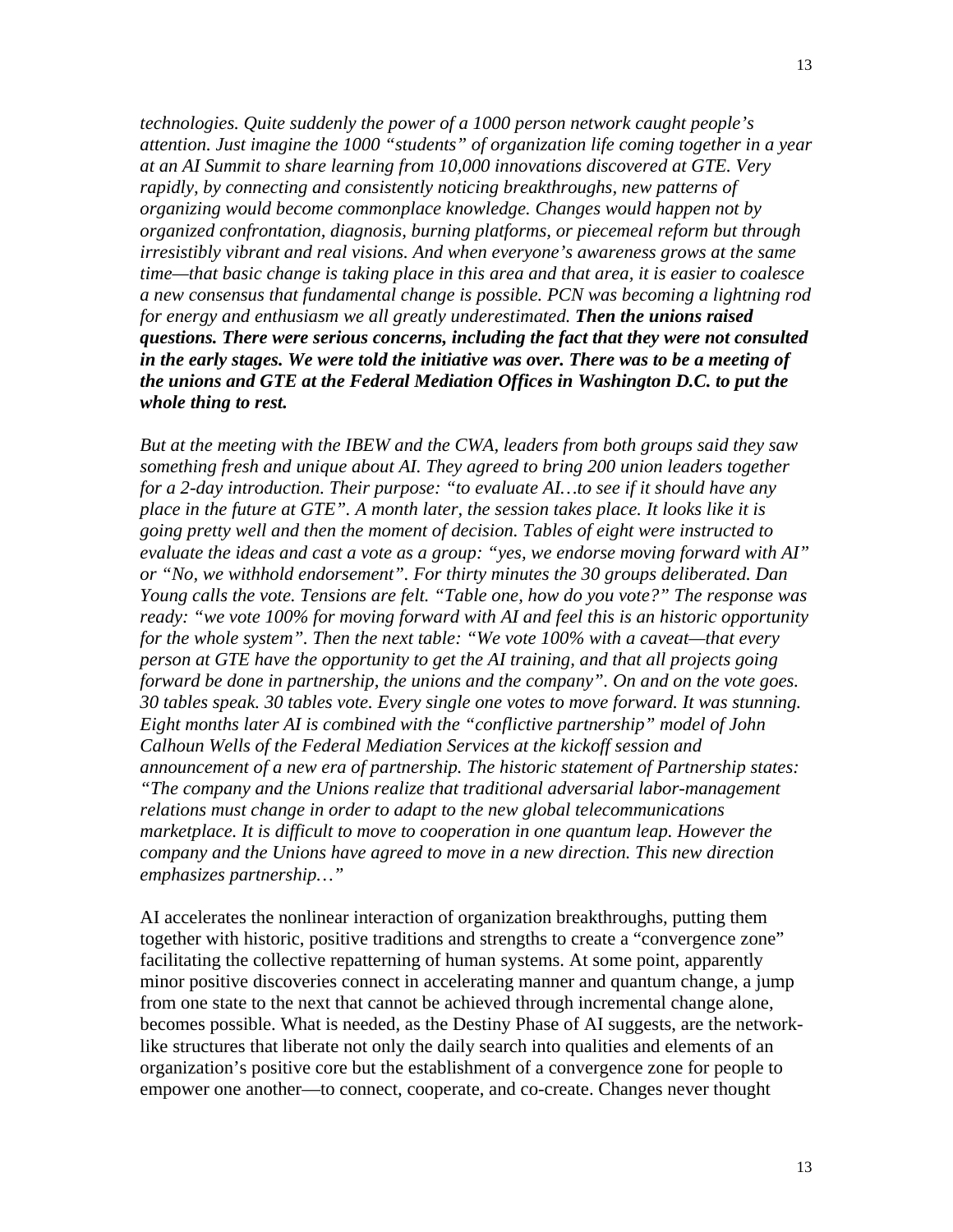possible are suddenly and democratically mobilized when people constructively appropriate the power of the positive core and simply… *let go of* accounts of the negative.

But then the question is always voiced: "What do we do with the *real* problems?"

#### Basic Principles of Appreciative Inquiry

To address this question in anything other than Pollyannaish terms we need to at least comment on the generative-theoretical work that has inspired and given strength too much of AI in practice. Here are five principles and scholarly streams we consider as central to AI's theory-base of change.

**The Constructionist Principle***: Simply stated— human knowledge and organizational destiny are interwoven. To be effective as executives, leaders, change agents, etc., we must be adept in the art of understanding, reading, and analyzing organizations as living, human constructions. Knowing (organizations) stands at the center of any and virtually every attempt at change. Thus, the way we know is fateful.* 

At first blush this statement appears simple and obvious enough. We are, as leaders and change agents, constantly involved in knowing/inquiring/reading the people and world around us—doing strategic planning analysis, environmental scans, needs analysis, assessments and audits, surveys, focus groups, performance appraisals, and so on. Certainly success hinges on such modes of knowing. And this is precisely where things get more interesting *because throughout the academy a revolution is afoot, alive with tremendous ferment and implication, in regards to modernist views of knowledge.* In particular, what is confronted is the Western conception of objective, individualistic, historic knowledge—"a conception that has insinuated itself into virtually all aspects of modern institutional life" (Gergen, 1985, P. 272). At stake are questions that pertain to the deepest dimensions of our being and humanity: how we know what we know, whose voices and interpretations matter, whether the world is governed by external laws independent of human choices and consciousness, and where is knowledge to be located (in the individual "mind", or out there "externally" in nature or impersonal structures)? At stake are issues that are profoundly fundamental, not just for the future of social science but for the trajectory of all our lives.

In our view, the finest work in this area, indeed a huge extension of the most radical ideas in Lewinian thought, can be found in Ken Gergen's *Toward Transformation in Social Knowledge (1982)* and *Realities and Relationships: Soundings In Social Construction (1994).* What Gergen does, in both of these, is synthesize the essential whole of the post modern ferment and crucially takes it beyond disenchantment with the old and offers alternative conceptions of knowledge, fresh discourses on human functioning, new vistas for human science, and exciting directions for approaching change. Constuctionism is an approach to human science and practice which replaces the individual with the *relationship* as the locus of knowledge, and thus is built around a keen appreciation of the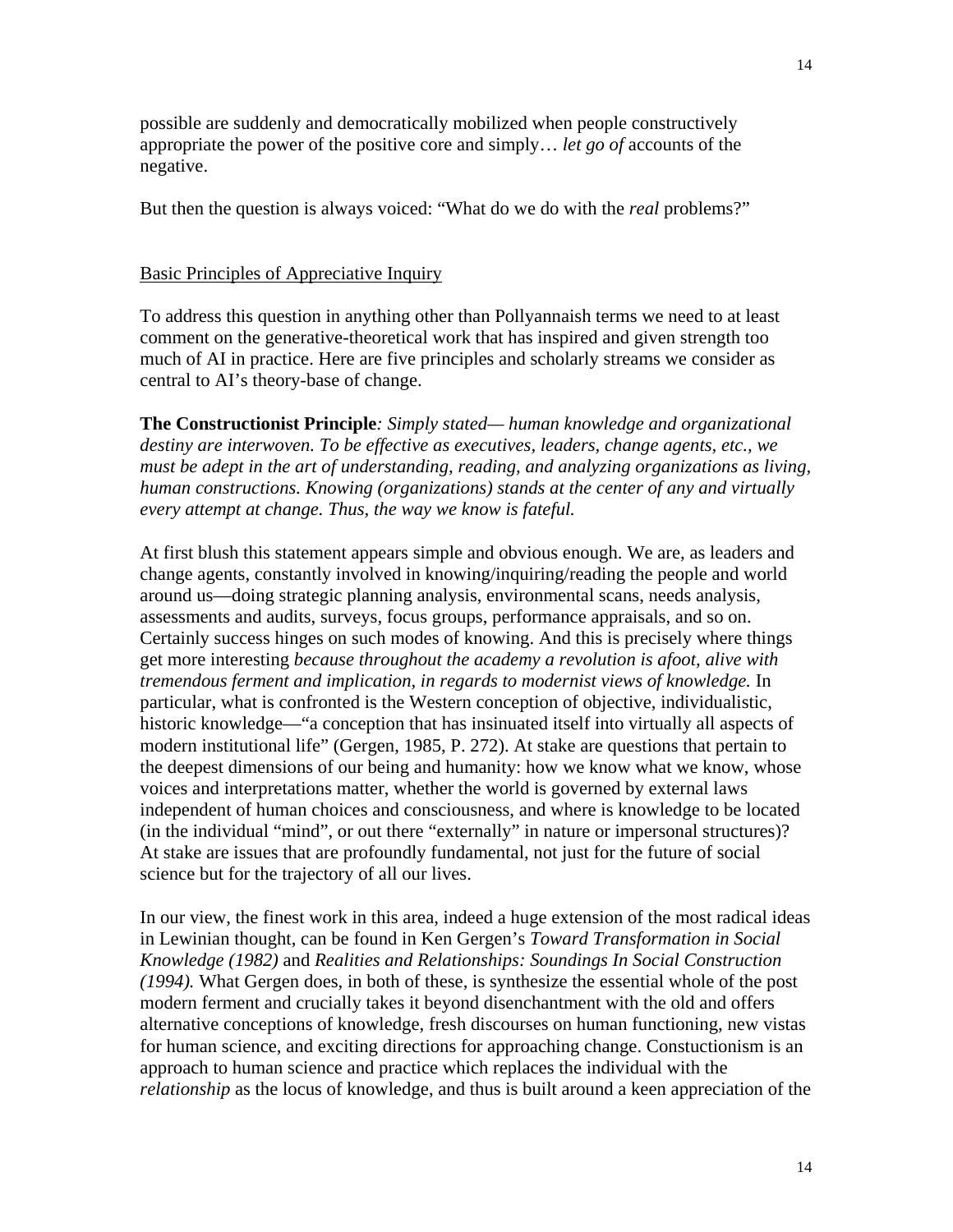power of language and discourse of all types (from words to metaphors to narrative forms, etc.) to create our sense of reality—our sense of the true, the good, the possible.

Philosophically it involves a decisive shift in western intellectual tradition from *cogito ergo sum,* **to** *communicamus ergo sum* and in practice constructionism replaces absolutist claims or the final word with the never ending collaborative quest to understand and construct options for better living. The purpose of inquiry, which is talked about as totally inseparable and intertwined with action, is the creation of "generative theory", not so much mappings or explanations of yesterday's world but anticipatory articulations of tomorrow's possibilities. Constructionism, because of its emphasis on the communal basis of knowledge and its radical questioning of everything that is taken-for-granted as "objective" or seemingly immutable, invites us to find ways to increase the generative capacity of knowledge. However there are warnings: "Few are prepared", says Gergen (1985, p. 271) "for such a wrenching, conceptual dislocation. However, for the innovative, adventurous and resilient, the horizons are exciting indeed." This is precisely the call AI has responded to. Principle number two takes it deeper.

**The Principle of Simultaneity***: Here it is recognized that inquiry and change are not truly separate moments, but are simultaneous. Inquiry is intervention. The seeds of change—that is, the things people think and talk about, the things people discover and learn, and the things that inform dialogue and inspire images of the future—are implicit in the very first questions we ask. The questions we ask set the stage for what we "find", and what we "discover" (the data) becomes the linguistic material, the stories, out of which the future is conceived, conversed about, and constructed.* 

One of the most impactful things a change agent or practitioner does is to articulate questions*.* Instinctively, intuitively and tacitly we all know that research of any kind can, in a flash, profoundly alters the way we see ourselves, view reality, and conduct our lives. Consider the economic poll, or the questions that led to the discovery of the atom bomb, or the surveys that, once leaked, created a riot at a unionized automobile plant in London (see Cooperrider and Srivastva, 1987). If we accept the proposition that patterns of social-organizational action are not fixed by nature in any direct biological or physical way, that human systems are made and imagined in relational settings by human beings (socially constructed), then attention turns to the source of our ideas, our discourses, our researches—that is our questions. Alterations in linguistic practices—including the linguistic practice of crafting questions—hold profound implications for changes in social practice.

One great myth that continues to dampen the potential here is the understanding that first we do an analysis, and then we decide on change. Not so says the constructionist view. Even the most innocent question evokes change—even if reactions are simply changes in awareness, dialogue, feelings of boredom, or even laughter. When we consider the possibilities in these terms, that inquiry and change are a simultaneous moment, we begin reflecting anew. It is not so much "Is my question leading to right or wrong answers?" but rather "What impact is my question having on our lives together…is it helping to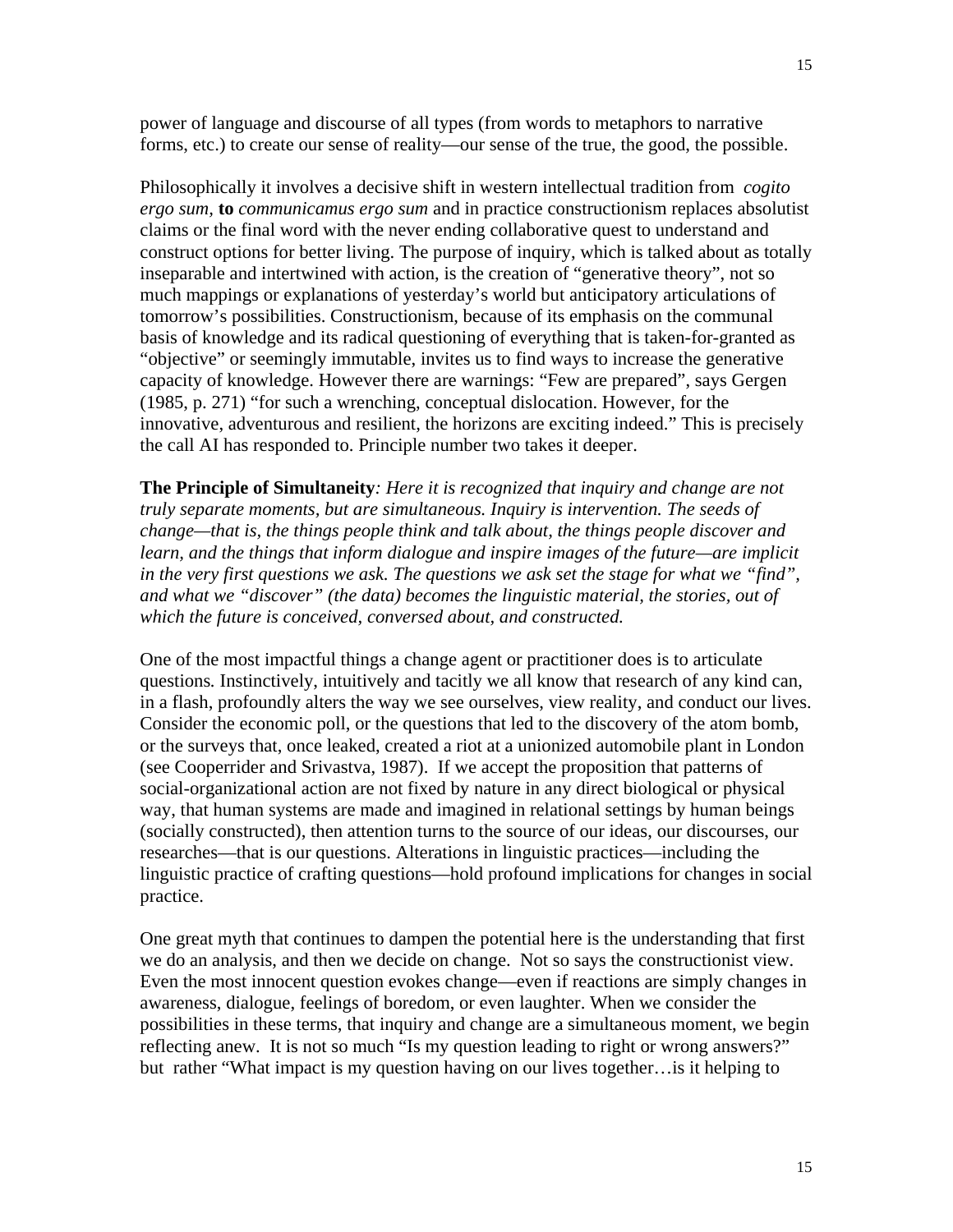generate conversations about the good, the better, the possible… is it strengthening our relationships?"

**The Poetic Principle**: *A metaphor here is that human organizations are a lot more like an open book than, say, a machine. An organization's story is constantly being coauthored. Moreover, pasts, presents, or futures are endless sources of learning, inspiration, or interpretation—precisely like, for example, the endless interpretive possibilities in a good piece of poetry or a biblical text. The important implication is that we can study virtually any topic related to human experience in any human system or organization. We can inquire into the nature of alienation or joy, enthusiasm or low morale, efficiency or excess, in any human organization. There is not a single topic related to organizational life that we could not study in any organization.* 

What constuctionism does is remind us that it is not the "world out there" dictating or driving our topics of inquiry but again the topics are themselves social artifacts, products of social processes (cultural habits, typifying discourses, rhetoric, professional ways, power relations). It is in this vein that AI says let us make sure we are not just reproducing the same worlds over and over again because of the simple and boring repetition of our questions (not "one more" morale survey which everybody can predict the results ahead of time). AI also says, with a sense of excitement and potential, that there can be great gains made in a better linking of the means and ends of inquiry. Options now begin to multiply. For example, informally, in many talks with great leaders in the NGO world (Save the Children, World Vision), we have begun to appreciate the profound *joy* that CEO's feel as "servant leaders"-- and the role this *positive affect* potentially plays in creating healthy organizations. But then one questions: is there a book on the Harvard Business book-list, or anywhere for that matter, on Executive Joy ? And even if there isn't… does this mean that joy has nothing to do with good leadership, or healthy human systems? Why aren't we including this topic in our change efforts? What might happen if we did?

What the poetic principle invites is re-consideration of aims and focus of any inquiry in the domain of change management. For it is becoming clearer that our topics, like windsocks, continue to blow steadily onward in the direction of our conventional gaze. As we shall soon explore, seeing the world as a problem has become "very much a way of organizational life".

**The Anticipatory Principle:** The *infinite human resource we have for generating constructive organizational change is our collective imagination and discourse about the future. One of the basic theorems of the anticipatory view of organizational life is that it is the image of the future, which in fact guides what might be called the current behavior of any organism or organization. Much like a movie projector on a screen, human systems are forever projecting ahead of themselves a horizon of expectation (in their talk in the hallways, in the metaphors and language they use) that brings the future powerfully into the present as a mobilizing agent. To inquire in ways that serves to refashion anticipatory reality—especially the artful creation of positive imagery on a collective basis--may be the most prolific thing any inquiry can do.*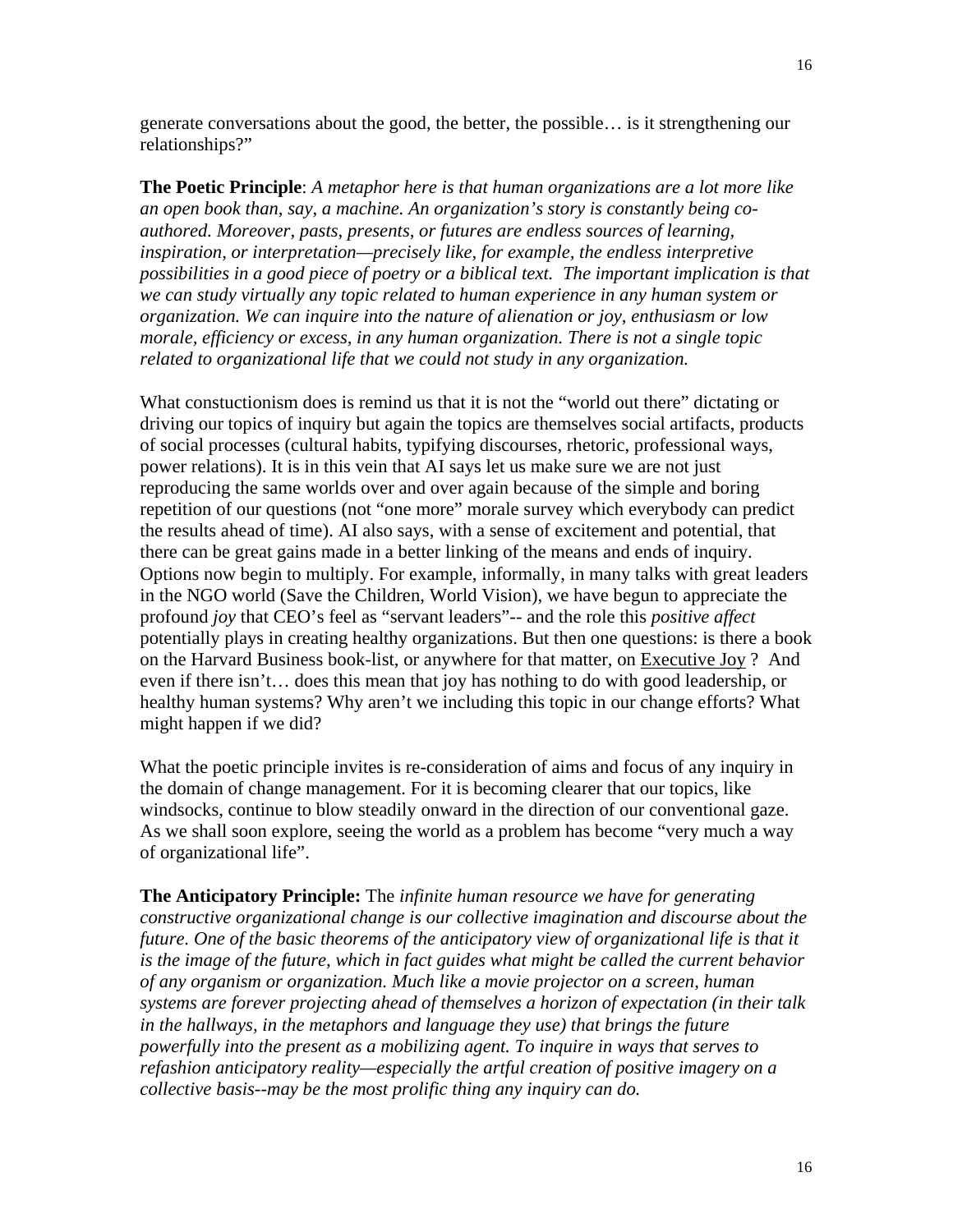Our positive images of the future lead our positive actions—this is the increasingly energizing basis and presupposition of Appreciative Inquiry.

Whether we are talking about placebo studies in medicine (Ornstein and Sobel, 1987); reviews of a myriad of studies of the Pygmalion dynamic in the classroom (Jussim, 1986); studies of the rise and fall of cultures (Boulding,1966; Polak, 1973); research into the relationships between optimism and health (Seligman, 1990 ); studies of positive self-monitoring and ways for accelerating learning (Kirschenbaum, 1984 ); analysis of the importance of imbalanced, positive inner dialogue to personal and relational wellbeing (Schwartz, 1986 ); research on positive mood states and effective decision making (Isen, 1983); studies from the domain of "conscious evolution" (Hubbard, 1998 ); or theories on how positive noticing of even "small wins" can reverberate throughout a system and change the world (Weick, 1984 )—the conclusions are converging on something Aristotle said many years ago. "A vivid imagination", he said " compels the whole body to obey it". In the context of more popular writing, Dan Goleman (1987), in a well-written *New York Times* headline-article declares "Research Affirms the Power of Positive Thinking".

**The Positive Principle.** *This last principle is not so abstract. It grows out of years of experience with appreciative inquiry. Put most simply, it has been our experience that building and sustaining momentum for change requires large amounts of positive affect and social bonding—things like hope, excitement, inspiration, caring, camaraderie, sense of urgent purpose, and sheer joy in creating something meaningful together. What we have found is that the more positive the question we ask in our work the more long*  lasting and successful the change effort. It does not help, we have found, to begin our *inquiries from the standpoint of the world as a problem to be solved. We are more effective the longer we can retain the spirit of inquiry of the everlasting beginner. The major thing we do that makes the difference is to craft and seed, in better and more catalytic ways, the unconditional positive question.*

Although the positive has not been paraded as a central concept in most approaches to organization analysis and change, it is clear we need no longer be shy about bringing this language more carefully and prominently into our work. And personally speaking, it is so much healthier. We *love* letting go of "fixing" the world. We *love* doing interviews, hundreds of them, into moments of organizational "life". And we are, quite frankly, more effective the more we are able to learn, to admire, to be surprised, to be inspired alongside the people with whom we are working. Perhaps it is not just organizations—we too become what we study. So suggested, over and over again, is the life-promoting impact of inquiry into the good, the better, and the possible. A theory of affirmative basis of human action and organizing is emerging from many quarters—social contructionism, image theory, conscious evolution and the like. And the whole thing is beginning, we believe, to make a number of our change-management traditions look obsolete.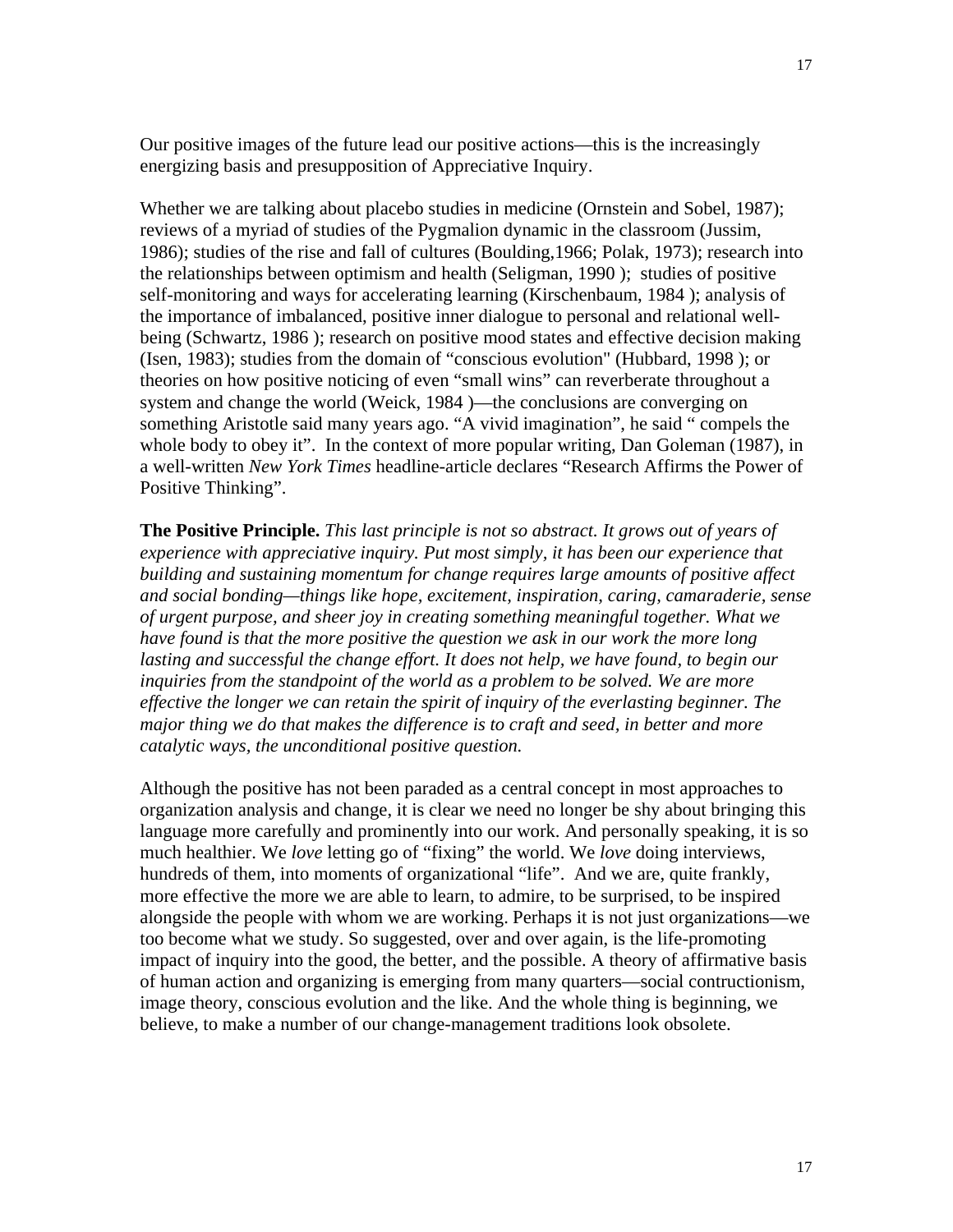### Appreciative Inquiry and Power in Organizations

We could have easily called this section "Eulogy for Problem Solving". In our view, the problem solving paradigm, while once perhaps quite effective, is simply out of sync with the realities of today's virtual worlds (Cooperrider, 1996). Problem solving approaches to change are painfully slow (always asking people to look backward to yesterday's causes); they rarely result in new vision (by definition we can describe something as a problem because we already, perhaps implicitly, assume an ideal, so we are not searching to expansive new knowledge of better ideals but searching how to close "gaps"); and in human terms problem approaches are notorious for generating defensiveness (it is not my problem but yours). But our real concern, from a social constructionist perspective, has to do with relations of power and control. It is the most speculative part of this chapter; and hopefully, it better illuminates the potentials advocated by AI. In particular is the more conscious linking of language, including the language of our own profession, to change. Words do create worlds—even in unintended ways.

It was an unforgettable moment in a conference on AI for inner city change agents, *mostly community mobilizers from the Saul Alinsky school of thought (Rules for Radicals), in Chicago. After two days a participant challenges: "This is naïve…have you ever worked in the depths of the inner city, like the Cabrini Green public housing projects? You're asking me to go in and 'appreciate' it…just yesterday I'm there and the impoverished children are playing soccer, not with a ball, no money for that, but with a dead rat. Tell me about appreciative inquiry in the housing projects!"* 

It was a powerful question. It was one that made us go deeper theoretically. At one level we were arguing typical approaches to problem diagnosis, including the Alinsky confrontation methods, would work, but at about half the speed of AI. But then as we explored the subject of the *cultural consequences of deficit discourse* we began seeing a disconcerting relationship between the society-wide escalation of deficit-based change methods and *the erosion of people power.* The analysis, from here, could proceed from virtually any "professional" discipline—the diagnostic vocabularies of social work, medicine, organization development, management, law, accounting, community development, editing—but lets begin with psychology and the social sciences (ample linkage will be made to our own field). Ken Gergen's (1994) work, again, is at the forefront for anyone wanting something more than a suggestive summary.

Consider the following characterizations of the self: *impulsive personality, narcissism, anti-social personality, reactive depressive, codependent, self-alienated, type-A, paranoid, stressed, repressed, authoritarian, midlife crisis.* These are all terms commonly used by the mental-health professions and are now common among people in the culture itself. But importantly, these terms, and several thousand others (Gergen 1994), have come into conventional usage only within the present century, many in only the last decade. But something else is noteworthy: the terminology's discredit, draw attention to problems, shortcomings, and incapacity's. Interestingly, the trajectory of the "professional" development of *vocabularies of human deficit* is rising at geometric rates, correlated as might be expected with the sheer growth in numbers of the profession. In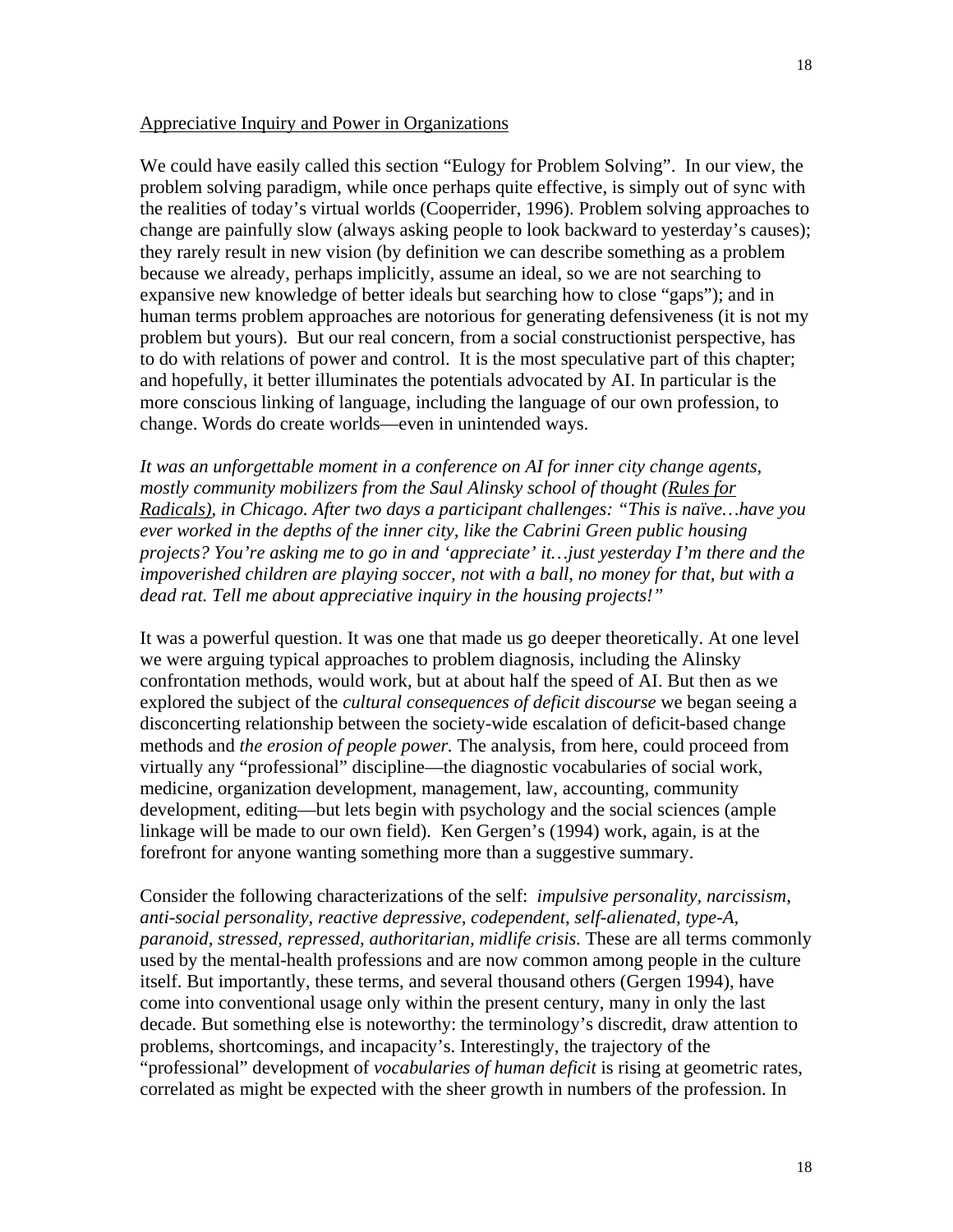1892 when the American Psychological association was founded there were 31 members. By 1906 there were 181. The next thirty-one years witnessed an expansion of almost a hundredfold, to over 3000. In the next twenty-two years the figure grew again by twenty times, over 63,000. Add to this similar growth figures in social work, psychiatry, community development, and organization development and one realizes that the spiraling production of languages of deficit have become quite a growth industry. By 1980 mental illness was the third most expensive category of health disorder in the United States at more than \$20 billion annually. By 1983, the costs for mental illness, exclusive of alcoholism and drug abuse, were estimated to be almost \$73 billion. We have no figures for the consulting industry, but we can guess. While intentions are good, argues Gergen, some of the unintended consequences may not be.

From a constructionist perspective one realizes that words do not so much innocently "mirror" a world out there as they become vehicles for coordinating our actions with one another. Words in any profession function a bit like tools of the trade. When I used to give my son Matt a hammer, inevitably everything in the house soon became a nail. What happens when the "scientifically" legitimated vocabularies of human deficit become the common and explicit tool kit of all? Gergen suggests not everything about it is healthy. Such deficit discourse, when chronically used, "generates a network of increasing entanglements for the culture at large. Such entanglements are not only self serving for the professions, they also add exponentially to the sense of human misery" (1994 p. 142).

In particular, deficit based change approaches have an unfortunate propensity to *reinforce hierarchy*, wherein "less than ideal" individuals, who learn to accept what sometimes becomes a lifelong label, are encouraged to enter "treatment programs" under expert supervision; to *erode community,* wherein the mental health professions appropriate the process of interpersonal realignment that might otherwise (in other eras) have happened in a nonprofessional contexts like the family or community; to instill a sense of *selfenfeeblement,*wherein deficit terms essentialize the person and like a birthmark or fingerprint, the deficit is expected to inevitably manifest itself into many aspects of their lives (it is a "thing"); *to stimulate endless vocabulary expansion* wherein people increasingly construct their problems in the professional languages (diagnosing each other) and seek more help which in turn increased the numbers in the profession who are rewarded when they expand the vocabulary—"to explore a new disorder within the mental health sciences is not unlike discovering a new star in astronomy (Gergen p.159)". Gergen sums up: "As I am proposing, when the culture is furnished with a professionally rationalized language of mental deficit and people are increasingly understood according to this language, the population of "patients" expands. This population, in turn, forces the profession to extend its vocabulary, and thus the array of mental deficit terms available for cultural use (Gergen p.161). Is there no exit from such progressive infirmity?

*After talking this over with the people in the inner city Chicago conference—and tracing the vocabularies of human deficit not only to the rise of the professions but also to the rise of bureaucracy, skeptical science, original sin theological accounts, the cynical media—the Alinsky trained activist sat down in a gasp. He said: "in the name of entertainment my people are being fed negative views of human violence—and they are*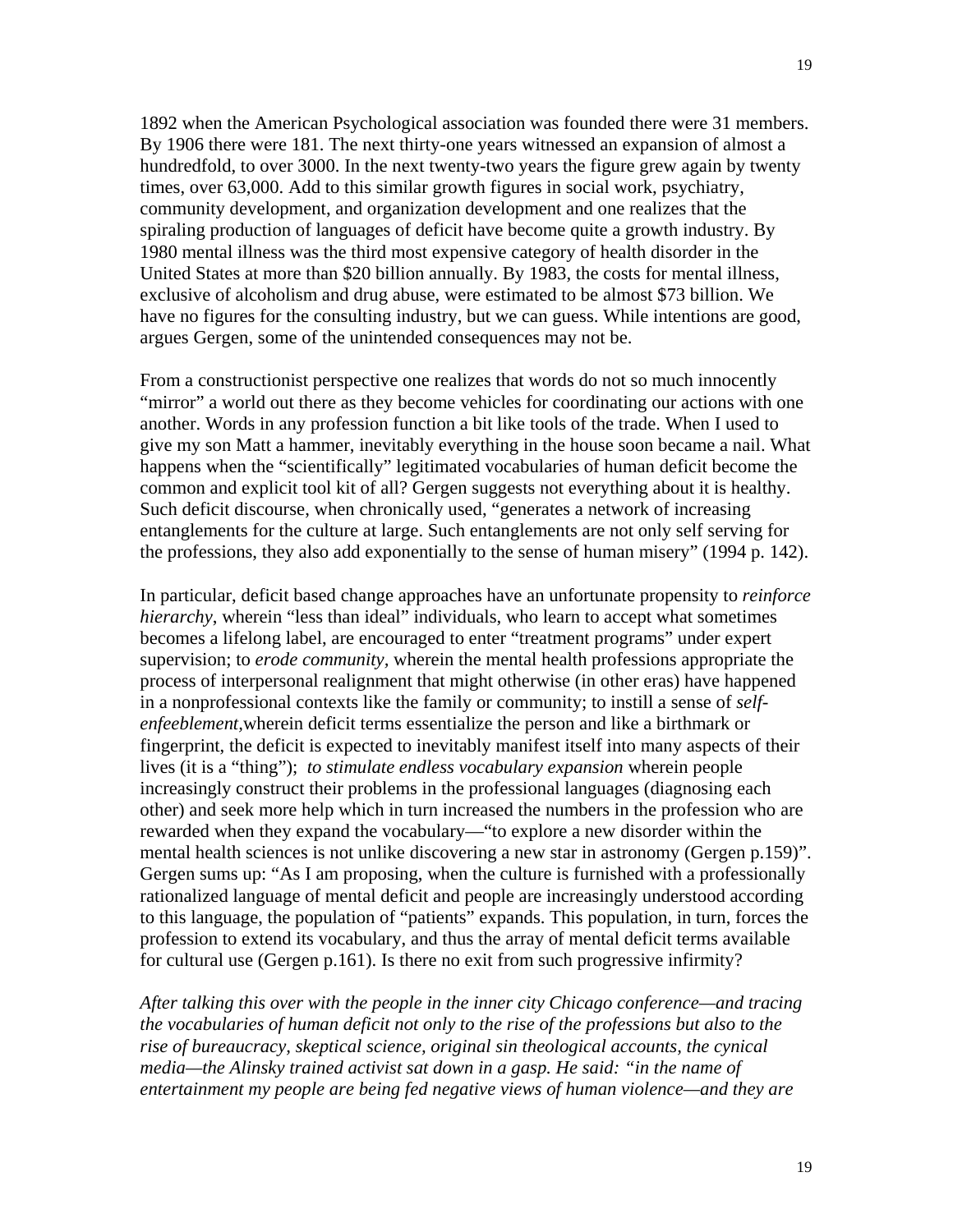*surrounded by endless description of their negative "needs" their "problem lives". Even in my methods, the same. And what do I see? I see people asleep in front of their TVs. Unable to move, like sleeping dogs. Yes they have voice in the housing project assessments. But it is a certain kind of voice…it is visionless voice. They get to confirm the deficit analysis; all the reports are the same. "Yes" they say, "The reports are true". What is hitting me right now is how radical the AI message might be. Marx could have said it better: perhaps the vocabularies of human deficit are the opiates of the masses. People have voice in the analyses—this involvement is what we fought for. But people are not mobilized by it anymore. No, they are asleep. Visionless voice is probably worse than no voice.*

Elsewhere we have cautioned, in our own discipline, that it is not so much the problem solving *methodologies* per se that are of central concern, but the growing sense that we all, throughout the culture, have taken the tools a step further. It is not so much that organizations *have* problems, they *are problems (*see figure two on page 28*).* Somewhere a shift of this kind has taken place. Once accepted as fundamental truth about organizations, virtually everything in change-management becomes infused with a deficit consciousness. For example, as French and Bell (1995) define it, "Action-research is both an approach to *problem solving—*a model or paradigm, and a *problem solving process*—a series of activities and events" (p. 88). Levinson, in the classic on Organizational Diagnosis (1972) likens it to therapy—"like a therapeutic or teaching relationship it should be an alliance of both parties to discover and resolve these *problems…looking for experiences which appear stressful to people. What kinds of occurrences disrupt or disorganize people? (*p. 37). Chris Argyris, again in another classic, asserts: One condition that seems so basic as to be defined as axiomatic is the generation of *valid information…*Valid information is that which describes the factors, plus their interrelationships, that *create the problem (1970, pp.16-17).* 

Tough questions remain about power and deficit discourse. And of course there are an array of new innovations in the field, many in this volume, that are signaling significant departures. So at this point all we want to do is make a call for reflection and caution, taking a lesson from the wisdom of anthropology—*beware of the solid truths of one's own culture.* 

#### Conclusion

To be sure, *Appreciative Inquiry (AI)* begins an adventure. The urge and call to adventure has been sounded by many people and many organizations, and it will take many more to fully explore the vast vistas that are now appearing on the horizon.

As said at the outset, we believe we are infants when it comes to our understanding of appreciative processes of knowing and social construction. Yet we are increasingly clear the world is ready to leap beyond methodologies of deficit based changes and enter a domain that is life-centric. Organizations, says AI theory, are centers of human relatedness, first and foremost, and relationships thrive where there is an appreciative eye—when people see the best in one another, when they share their dreams and ultimate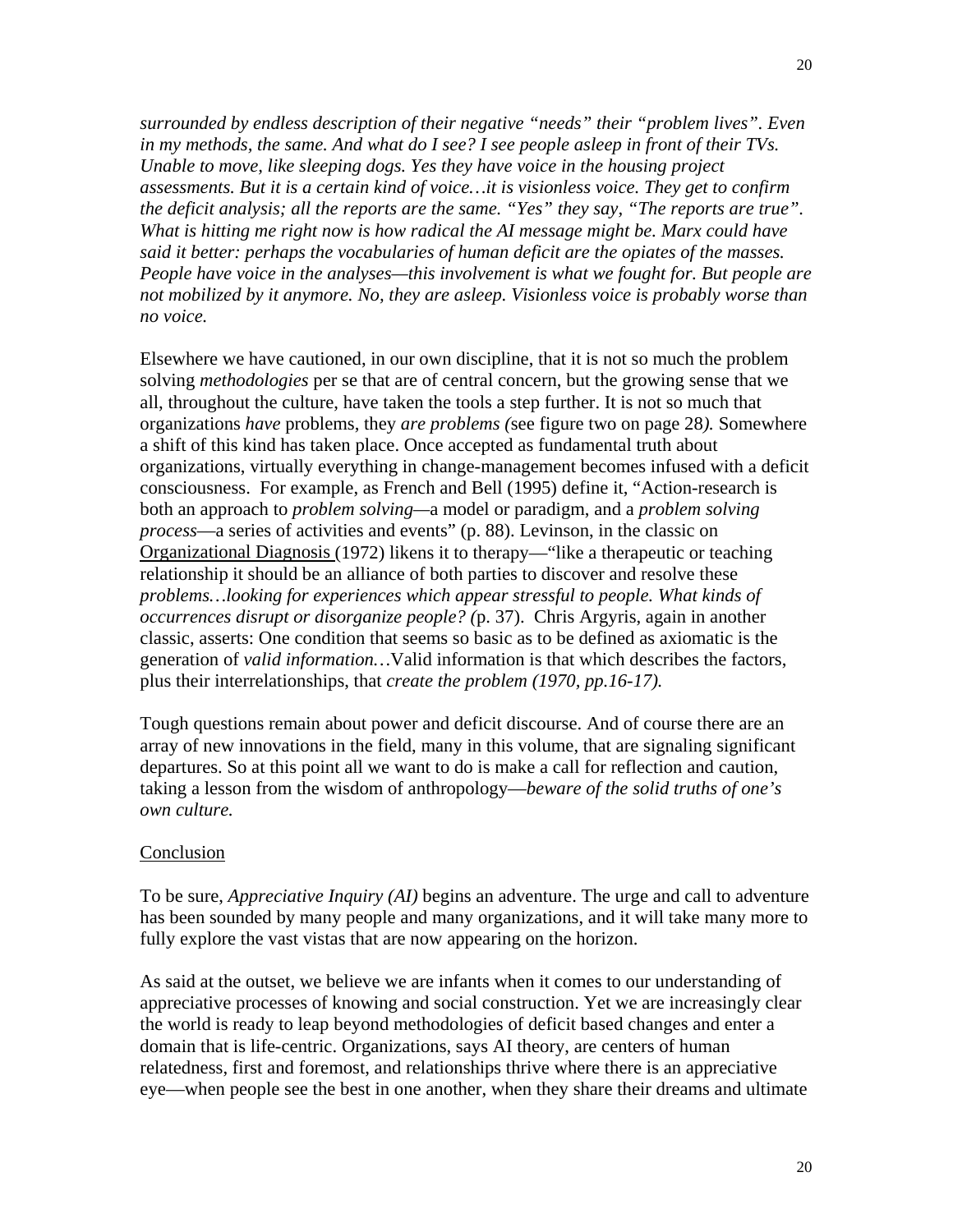concerns in affirming ways, and when they are connected in full voice to create not just new worlds but better worlds. The velocity and largely informal spread of the appreciative learnings suggests, we believe, a growing sense of disenchantment with exhausted theories of change, especially those wedded to vocabularies of human deficit, and a corresponding urge to work with people, groups, and organizations in more constructive, positive, life-affirming, even spiritual ways. AI, we hope it is being said, is more than a simple 4-D cycle of discovery, dream, design, and destiny; what is being introduced is something deeper at the core.

Perhaps our inquiry must become the positive revolution we want to see in the world. Albert Einstein's words clearly compel: "*There are only two ways to live your life. One is as though nothing is a miracle. The other is as though everything is a miracle".* 

#### Bibliography

Argyris, C. (1970). *Intervention Theory and Methods*. Reading, MA: Addison-Wesley.

Barrett, F. J. (1998). Creativity and Improvisation in Jazz and Organizations: Implications for Organizational Learning. *Organization Science, 9* (5) 605-622

Barrett, F. J., & Cooperrider, D. L. (1990). Generative Metaphor Intervention: A New Approach to Intergroup Conflict. *Journal of Applied Behavioral Science, 26*(2), 223-244.

Boulding, K. (1966). *The Image*. Ann Arbor: University of Michigan Press.

Bushe, G. R. (1995). Advances in Appreciative Inquiry as an Organization Development Intervention. *Organization Development Journal, 13*(3), 14- 22.

Chin, A.L. (1998). Future Visions. *Journal of Organization and Change Management, Spring*.

Cooperrider, D. L. (1986). *Appreciative Inquiry: Toward a methodology for understanding and enhancing organizational innovation.* Unpublished Ph.D., Case Western Reserve University, Cleveland.

Cooperrider, D. L. (1996). The "Child" As Agent of Inquiry. *Organization Development Practitioner, 28*(1 & 2), 5-11.

Cooperrider, D. L. (1996). Resources for Getting Appreciative Inquiry Started: An Example OD Proposal. *Organization Development Practitioner, 28*(1 & 2), 23-33.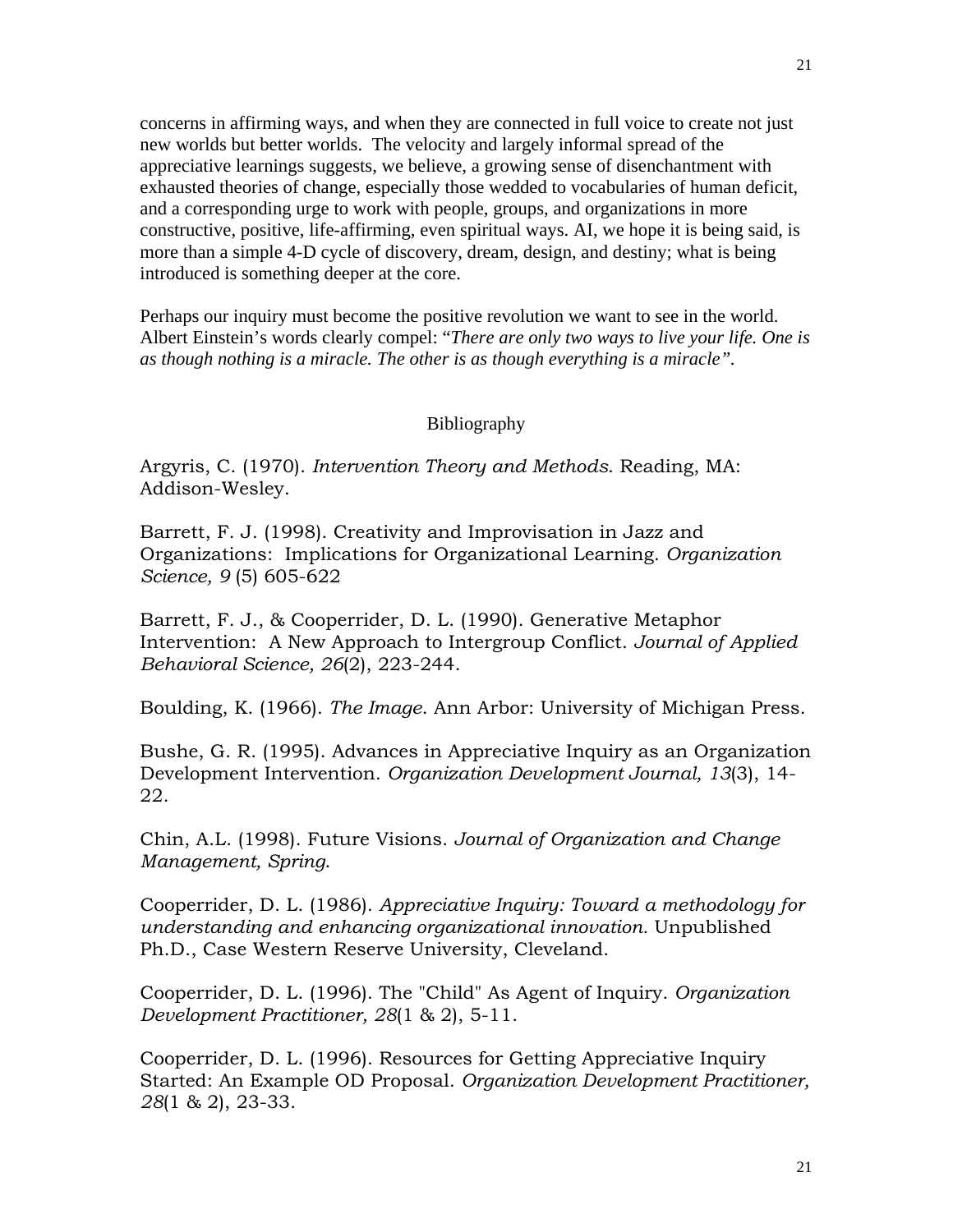Cooperrider, D. L., & Srivastva, S. (1987). Appreciative Inquiry in Organizational Life. *Research in Organizational Change and Development, 1*, 129-169.

Curran, M. (1991). Appreciative Inquiry: A Third Wave Approach to OD. *Vision/Action, December*, 12-14.

French, W., & Bell, C. (1994). *Organization Development: Behavioral Science Interventions for Organization Improvement*. (5th ed.). Englewood Cliffs, NJ: Prentice Hall.

Gergen, K. (1982). *Toward Transformation in Social Knowledge*. New York: Springer-Verlag.

Gergen, K. (1985). The Social Constructionist Movement in Modern Psychology. *American Psychologist, 40*, 266-275.

Gergen, K. (1994). *Realities and Relationships: Soundings in Social Construction*.. Cambridge, MA: Harvard University Press.

Goleman, D. (1987, Feb. 3). Research Affirms Power of Positive Thinking*. New York Times,* pp. 15-19.

Harman, W. W. (1990). Shifting Context for Executive Behavior: Signs of Change and Revaluation. In S. Srivastva, D. L. Cooperrider, & Associates (Eds.), *Appreciative Management and Leadership: The Power of Positive Thought and Action in Organizations* (1st ed., pp. 37-54). San Francisco, CA: Jossey-Bass Inc.

Head, T. & Sorenson, P., et.al. (1997) Is Appreciative Inquiry the Philosopher's Stone? *An unpublished paper, Doctoral Program in Organizational Behavior.* Naperville, IL. Benedictine University.

Hubbard, B. M. (1998). *Conscious Evolution: Awakening the Power of Our Social Potential*. Novato, CA: New World Library (See Chp. 11 on AI).

Isen, A., & Means, B. (1983). The Influence of Positive Affect on Decision Making Strategy. *Social Cognition, 2*, 18-31.

Jussim, C. (1986). Self-Fulfilling Prophecies: A Theoretical and Integrative Review. *Psychological Review, 93*(4), 429-445.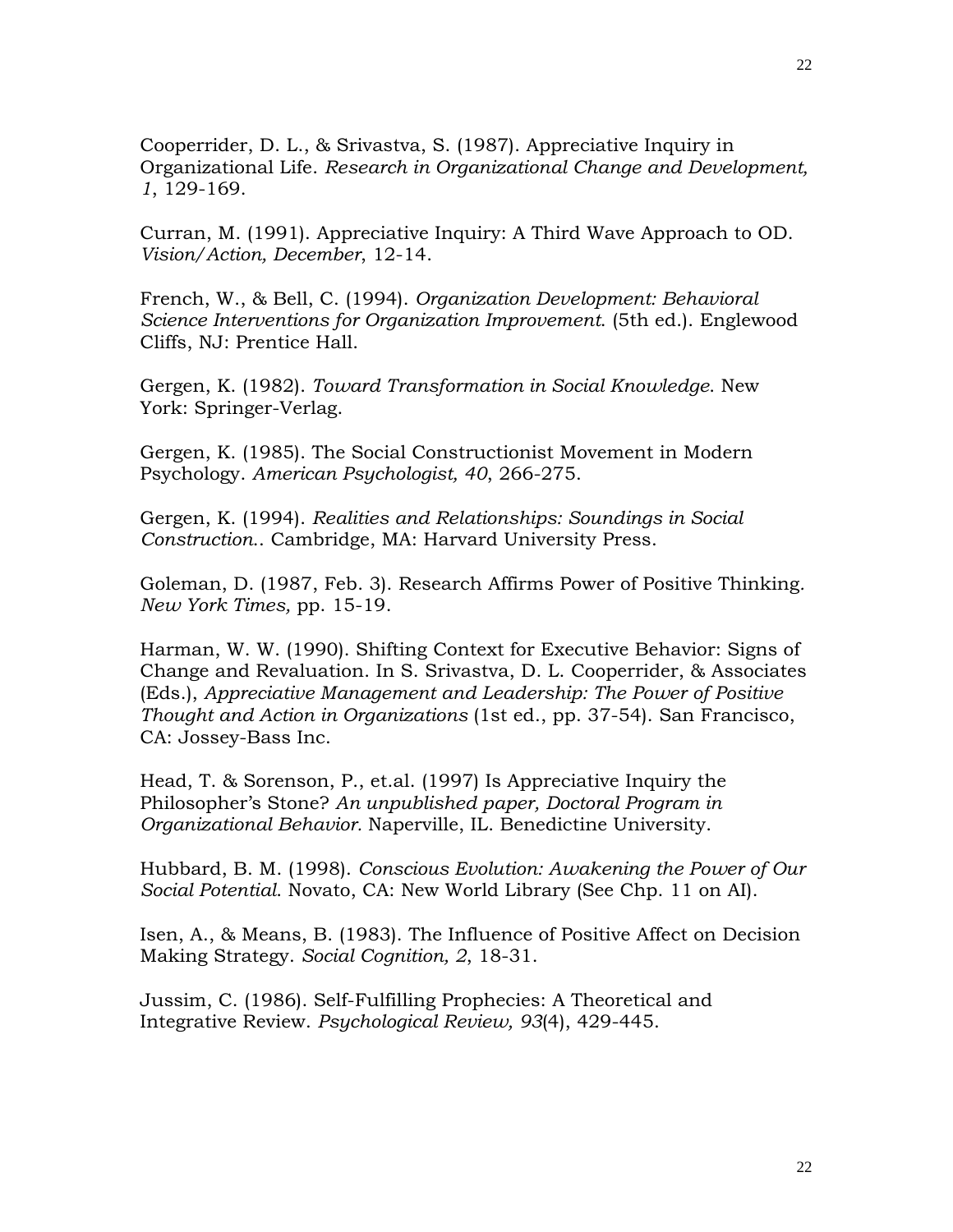Kirschenbaum, D. (1984). Self-Regulation and Sport Psychology: Nurturing and Emerging Symbiosis. *Journal of Sport Psychology, 8*, 26- 34.

Levinson, H. (1972). *Organizational Diagnosis*. Cambridge, MA: Harvard University Press.

Liebler, C. J. (1997 Summer). Getting Comfortable With Appreciative Inquiry: Questions and Answers. *Global Social Innovations, Journal of the GEM Initiative, Case Western Reserve University, 1*(2), 30-40.

Ludema, J. (1996). *Narrative Inquiry.* Unpublished Doctoral Dissertation, Case Western Reserve University, Cleveland, Ohio.

Mirvis, P. H. (1988/89). Organization Development: Part 1-An Evolutionary Perspective. In W. Pasmore & R. Woodman (Eds.), *Research in Organizational Change and Development* (Vol. 2 & 3). Greenwich, CT: JAI Press, Inc.

Netto, L., & Netto, L. (1998). *Journal of the Nutrimental Foods, 1*(January), 2.

Ornstein, R., & Sobel, D. (1987). *The Healing Brain*. New York: Simon & Schuster.

Polak, F. (1973). *The Image of the Future*. New York: Elsevier.

Porras, J., I. (1991). Organization Development and Transformation. *Annual Review of Psychology, 42*, 51-78.

Rader, M. (1973). *A Modern Book of Esthetics: An Anthology*. New York: Holt.

Rainey, M. A. (1996). An Appreciative Inquiry Into the Factors of Culture Continuity During Leadership Transition. *Organization Development Practitioner, 28*(1&2), 34-41.

Schwartz, R. (1986). The Internal Dialogue: On the Assymmetry Between Positive and Negative Coping Thoughts. *Cognitive Therapy and Research, 10*, 591-605.

Seligman, M. (1990). *Learned Optimism*. New York: Pocket Books.

Weick, K. (1984). Small Wins: Redefining the Scale of Social Problems. *American Psychologist, 39*(1), 40-49.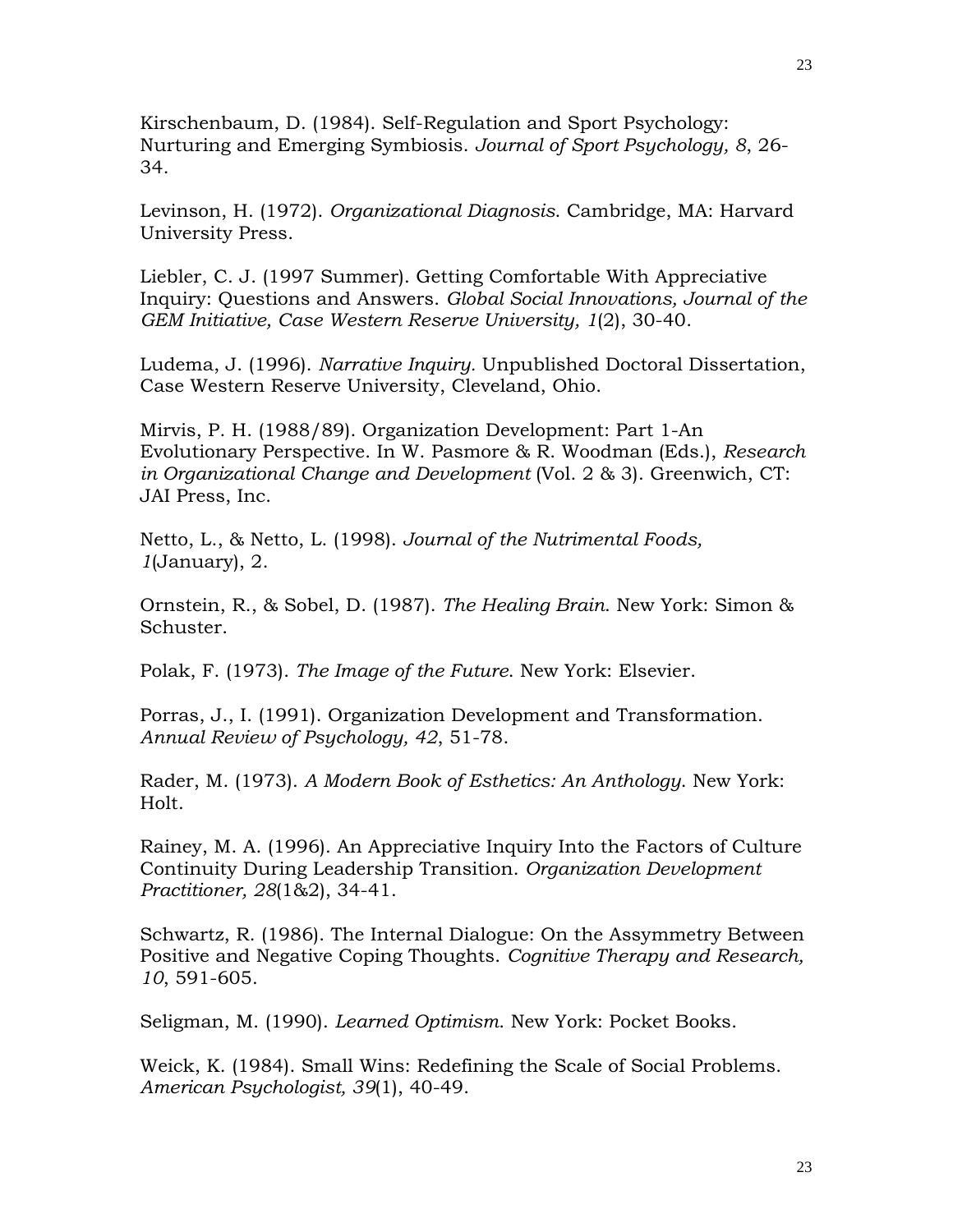White, T. W. (1996). Working In Interesting Times. *Vital Speeches Of The Day, LXII*(15), 472-474.

Whitney, D., & Cooperrider, D. (1998). The Appreciative Inquiry Summit: Overview and Applications. *Employment Relations Today, Summer*, 17-28.

Whitney, D., & Schau, C. (1998). Appreciative Inquiry: An Innovative Process for Organization Change. *Employment Relations Today,*(*Spring*)11-21.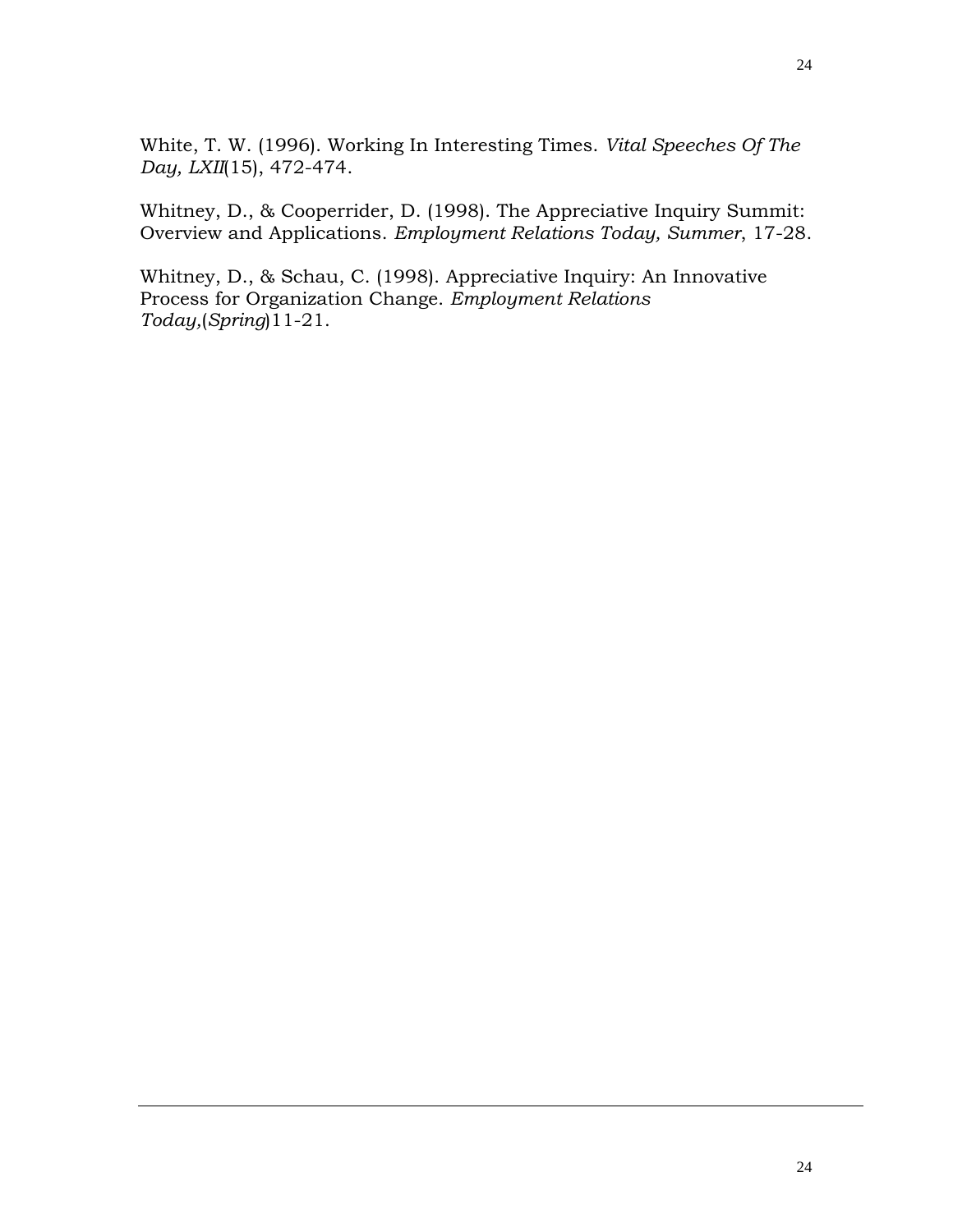David L. Cooperrider, Ph.D.

David L. Cooperrider is Chairman of the SIGMA Program for Human Cooperation and Global Action and Associate Professor of Organizational Behavior, at Case Western Reserve University's Weatherhead School of Management.

David is past President at the National Academy of Management—the Division of Organization Development-- and he is a co-founder of The Taos Institute. He has taught at Stanford University, Katholieke University in Belgium,Pepperdine University, and others. Currently he serves as the PI of a multi-million dollar grant working with international organizations dealing with global issues of human health, environment, peace, and sustainable economic development.

Dr. Cooperrider has served as researcher and consultant to a wide variety of organizations including (for example): Motorola, GTE, BP America, World Vision, Seattle Group Health,Teledesic, Imagine Chicago, Technoserve, the Mountain Forum, and United Way of America. Currently, as part of the above mentioned grant, David and his colleagues have organizational learning projects going on in 57 organizations working in over 100 countries in Africa, Asia, Europe, and North and South America. Most of these projects are inspired by the Appreciative Inquiry methodologies for which David is best known.

David often serves as meeting speaker and leader of large group, interactive conference events. His ideas have been published in journals like Administrative Science Quarterly, Human Relations, Journal of Applied Behavioral Science, The OD Practitioner, and in research series like Advances In Strategic Management. More popularly his work has been covered by The New York Times; Crain's Business, Cleveland's Plain Dealer, San Francisco Chronicle and others. He has been recipient of *Innovation* and *Best Paper of the Year Awards* at the Academy of Management, and numerous clients have received awards for their work with Appreciative Inquiry-GTE, for example, has just been recognized as 1998 Best Organization Change Program in the country by ASTD. David's most recent books include Organizational Courage and Executive Wisdom; and Appreciative Leadership and Management (both with Suresh Srivastva); International and Global OD (with Peter Sorenson); and The Organization Dimensions of Global Change: No Limits to Cooperation (with Jane Dutton). David has just been named editor of a new Sage Publication Book Series on the Human Dimensions of Global Change. Tel/Fax. 440-338-1546... COOPDLC@Prodigy.COM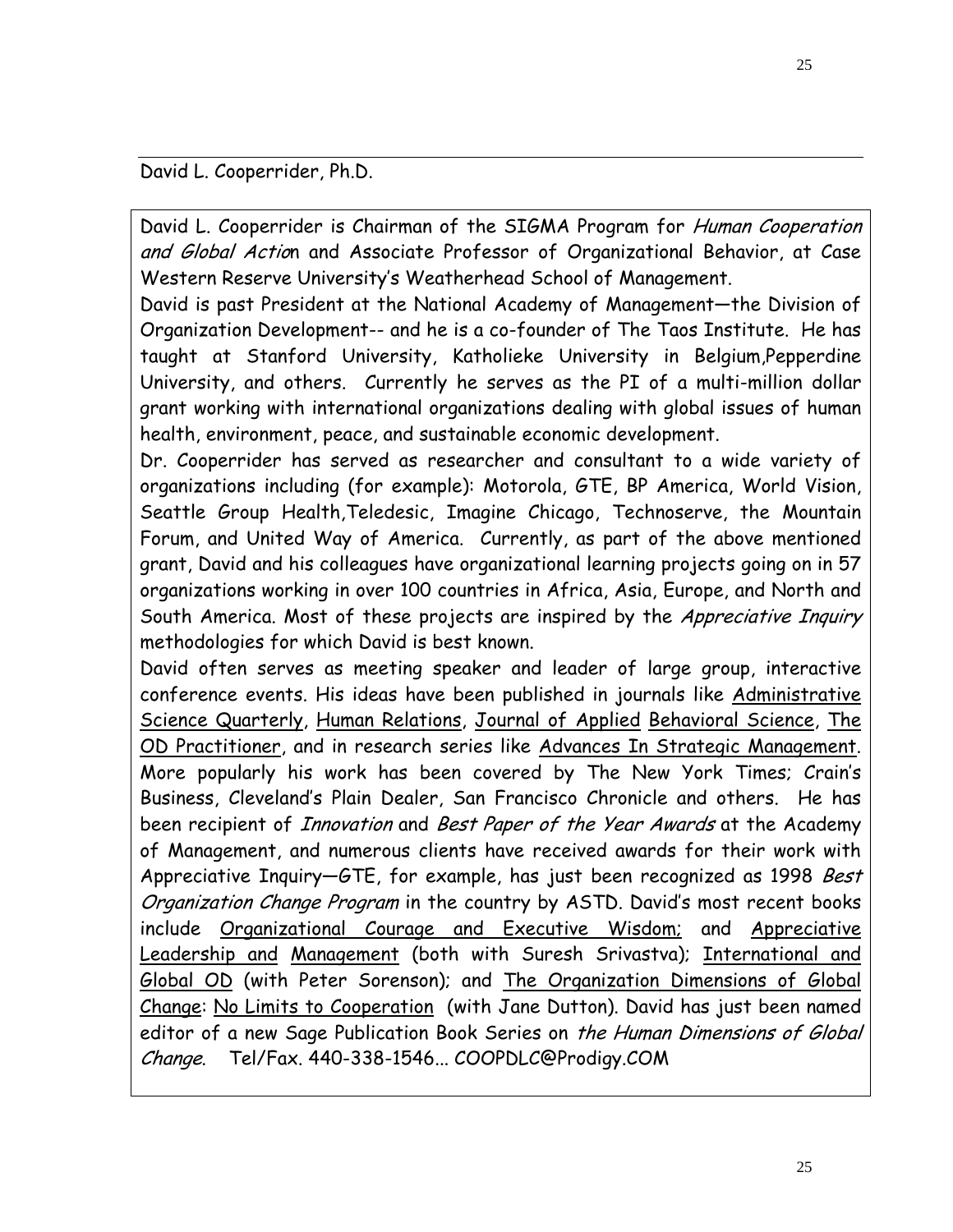Diana Whitney, Ph.D., is internationally recognized for her consulting, teaching and writing on innovative, large-scale processes for positive social and organizational change and has been instrumental in integrating appreciative inquiry in corporate change and leadership practices. Her work focuses on organization transformation, strategic culture change, communication and leadership development. Dr. Whitney applies social constructionist theory to mergers and acquisitions, organization development and strategic planning. She works collaboratively and creatively with executives, managers, and organization members, building teams and supporting them in the construction of the organization's future. She consults with corporate, nonprofit and government organizations including: Hunter Douglas, GTE, SmithKline Beecham, Johnson & Johnson, United Religions and Price Waterhouse. Her recent publications and presentations include: "Partnership at Work", "The Appreciative Inquiry Summit: Overview and Applications", "Postmodern Principles and Practices for Large Scale Organization Change", and "Spirituality as a Global Organizing Potential". Diana is a cofounder of the Taos Institute, where appreciative inquiry is taught to consultants and leaders of change. Phone number: 505-751-1232 and email [whitneydi@aol.com](mailto:Whtineydi@aol.com) .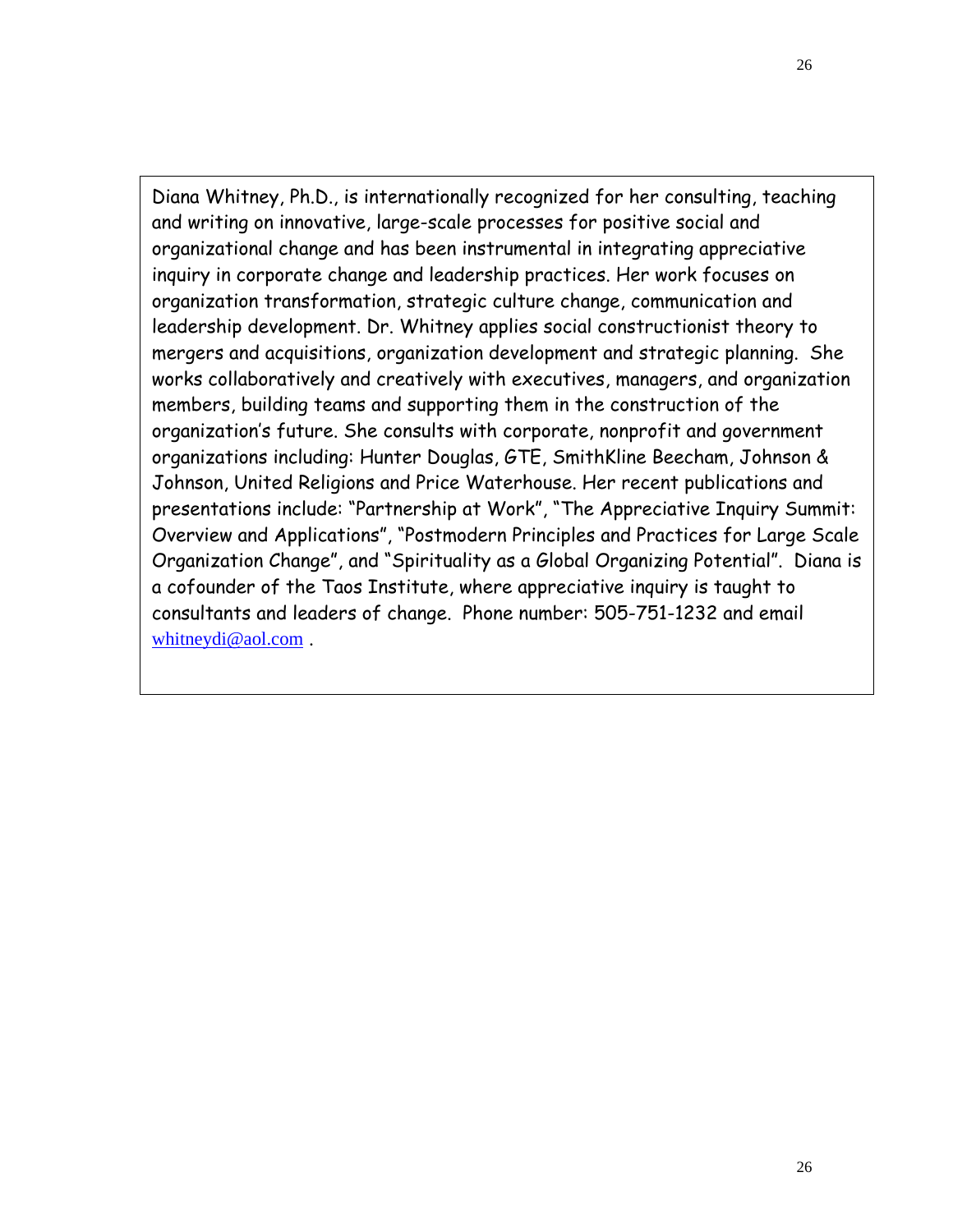# **Problem Solving**

*"*Felt Need" Identification of Problem Analysis of Causes Analysis and Possible Solutions Action Planning (Treatment) *Basic Assumption: An Organization is a*

*Problem to be Solved*

# **17 Appreciative Inquiry**

Appreciating and Valuing The Best of "What Is"

Envisioning "What Might Be"

Dialoguing "What Should Be"

*Basic Assumption: An Organization is a Mystery to be Embraced*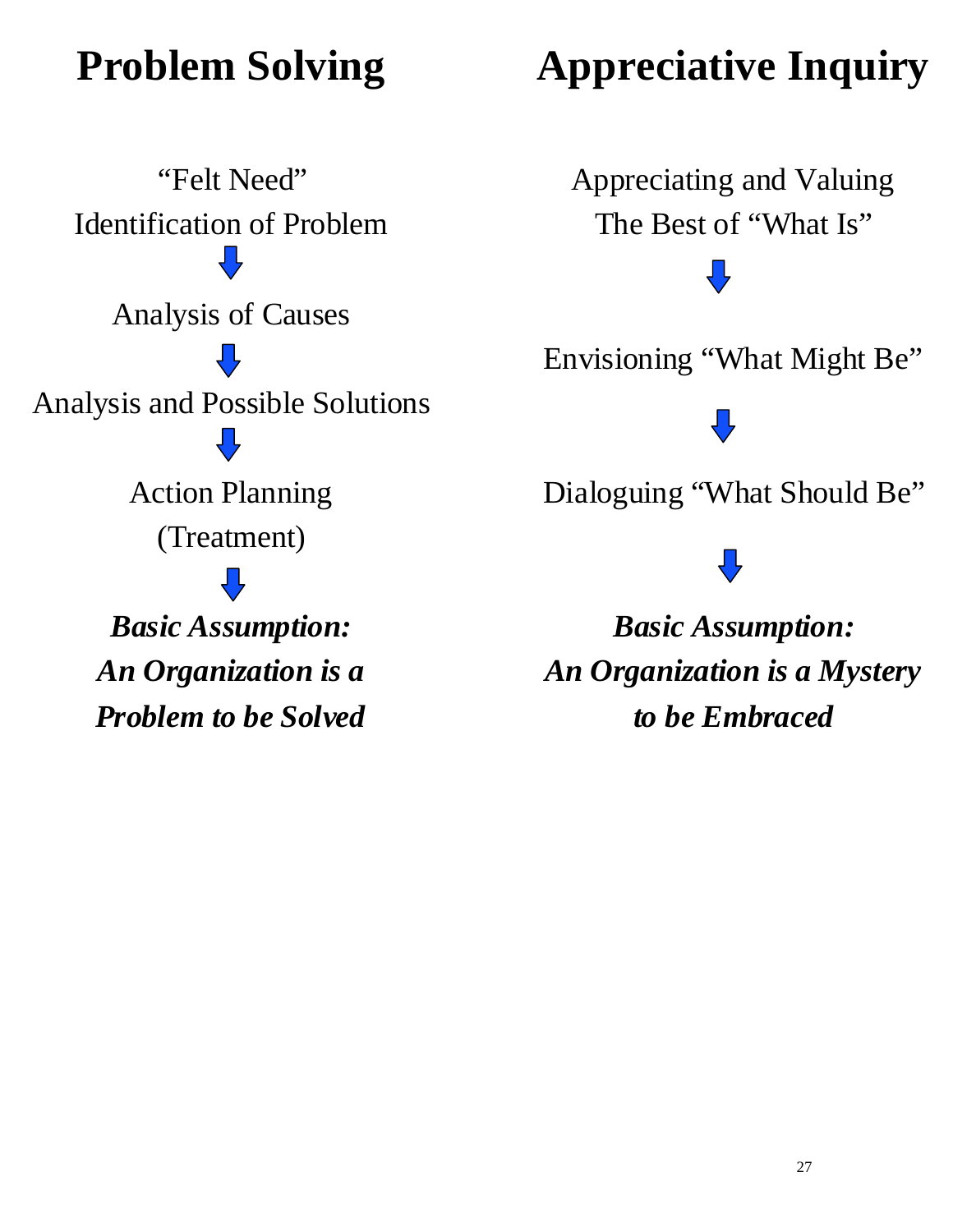

# *Appreciative Inquiry "4-D" Cycle*

28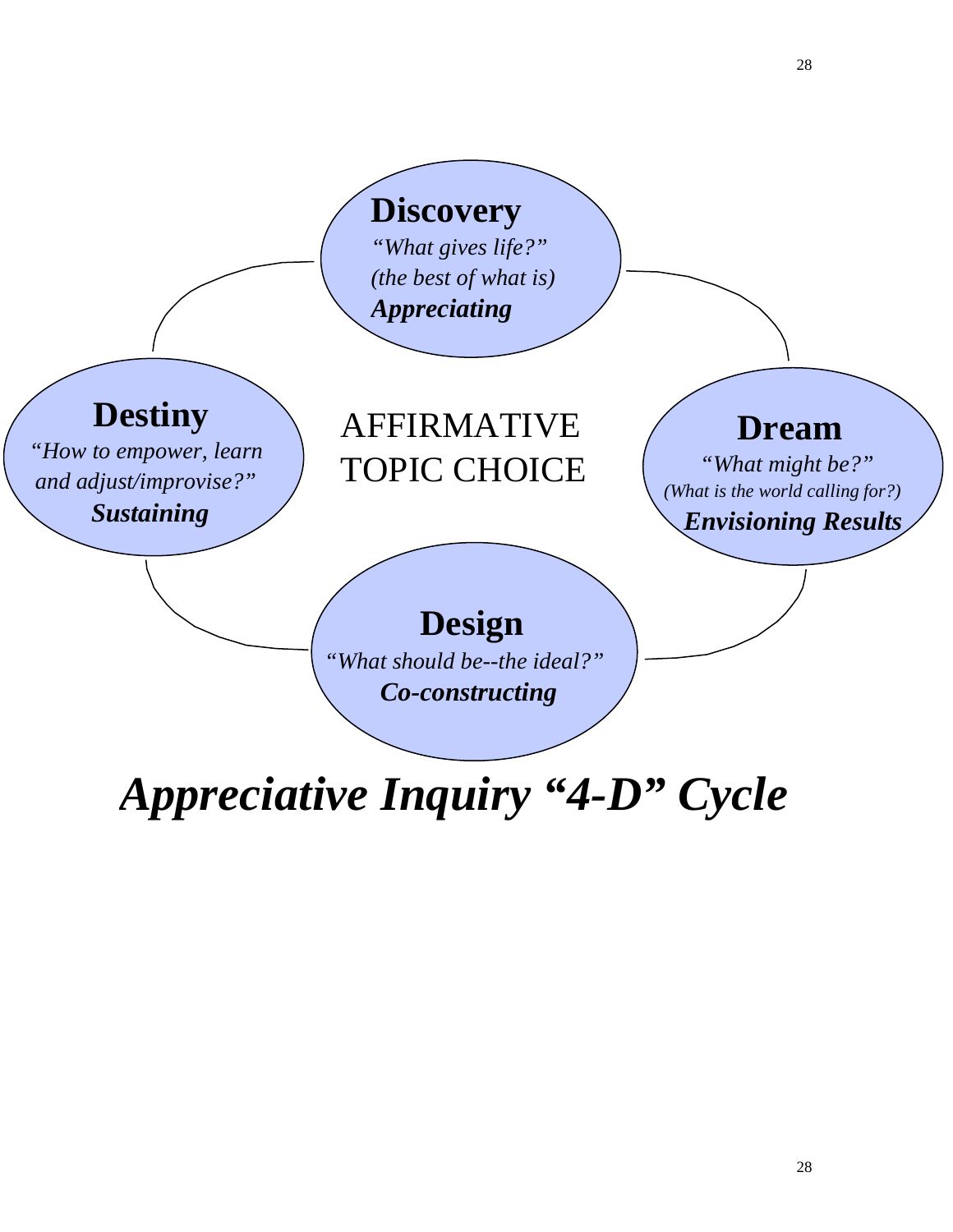## **Additional Resources for Appreciative Inquiry**

- Barrett, F. J. (1995). Creating Appreciative Learning Cultures. *Organizational Dynamics, 24*(1), 36-49. contact: 1-800-262-9699
- Barrett, F. J. (1998 Fall). Creativity and Improvisation in Jazz and Organizations: Implications for Organizational Learning. *Organization Science, Forthcoming*. contact: 1-800-343-0062
- Barrett, F. J., & Cooperrider, D. L. (1990). Generative Metaphor Intervention: A New Approach to Intergroup Conflict. *Journal of Applied Behavioral Science, 26*(2), 223-244.

contact: 1-805-499-0721

- Bowling, C., Ludema, J., & Wyss, E. (1997). *Vision Twin Cities Appreciative Inquiry Report* . Cleveland, Ohio: Case Western Reserve University, Department of Organizational Behavior. contact: 1-216-368-2055 or 1-216-368-2215
- Bunker, B. B. (1990). Appreciating Diversity and Modifying Organizational Cultures: Men and Women at Work. In S. Srivastva, D. L. Cooperrider, & Associates (Eds.), *Appreciative Management and Leadership: The Power of Positive Thought and Action in Organizations* (1st ed., pp. 126-149). San Francisco, CA: Jossey-Bass Inc. contact: 1-800-956-7739 or 1-216-368-2215
- Bushe, G. R. (1995). Advances in Appreciative Inquiry as an Organization Development Intervention. *Organization Development Journal, 13*(3), 14-22.
- Bushe, G. R., & Coetzer, G. (1995). Appreciative Inquiry as a Team Development Intervention: A Controlled Experiment. *Journal of Applied Behavioral Science, 31*(1), 13-30. contact: 1-805-499-0721
- Bushe, G. R., & Pitman, T. (1991). Appreciative Process: A Method for Transformational Change. *Organization Development Practitioner, 23*(3), 1-4.
- Chaffee, P. (1997 Fall). Ring of Breath Around the World: A Report of the United Religions Initiative Global Conference. *United Religions, A Journal of the United Religions Initiative*(4). contact: 1-415-561-2300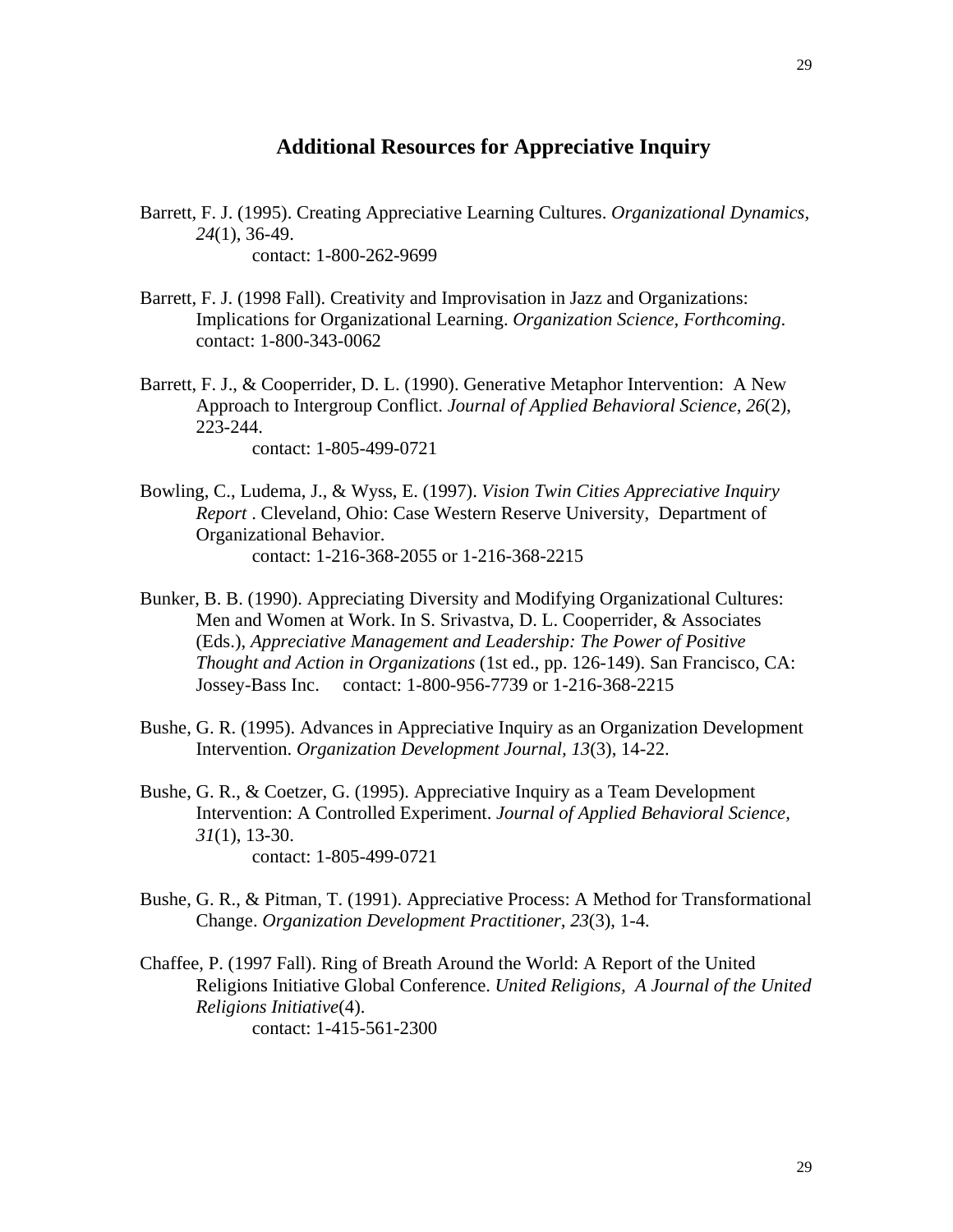- Chaffee, P. (1997). *Unafraid of the Light: Appreciative Inquiry and Faith Communities* (Unpublished Manuscript ). Interfaith Center at the Presidio: San Francisco, CA contact: 1-415-775-4635 or email: PJChaffee@aol.com
- Chin, A. (1998). Future Visions. *Journal of Organization and Change Management, ( Spring)*.
- Cooperrider, D. L. (1986). *Appreciative Inquiry: Toward a Methodology for Understanding and Enhancing Organizational Innovation.* Unpublished Doctoral Dissertation, Case Western Reserve University, Cleveland, Ohio. contact: 1-216- 368-2055 or 1-216-368-2215
- Cooperrider, D. L. (1990). Positive Image, Positive Action: The Affirmative Basis of Organizing. In S. Srivastva & D. L. Cooperrider (Eds.), *Appreciative Management and Leadership: The Power of Positive Thought and Action in Organizations* . San Francisco, CA: Jossey-Bass. contact: 1-800-956-7739
- Cooperrider, D. L. (1995). Introduction to Appreciative Inquiry. In W. French & C. Bell (Eds.), *Organization Development* (5th ed., ): Prentice Hall. contact: 1-800-643- 5506
- Cooperrider, D. L. (1996). The "Child" As Agent of Inquiry. *Organization Development Practitioner, 28*(1 & 2), 5-11.
- Cooperrider, D. L. (1996). Resources for Getting Appreciative Inquiry Started: An Example OD Proposal. *Organization Development Practitioner, 28*(1 & 2), 23- 33..
- Cooperrider, D. L., Barrett, F., & Srivastva, S. (1995). Social Construction and Appreciative Inquiry: A Journey in Organizational Theory. In D. Hosking, P. Dachler, & K. Gergen (Eds.), *Management and Organization: Relational Alternatives to Individualism* (pp. 157-200). Aldershot, UK: Avebury Press.
- Cooperrider, D. L., & Bilimoria, D. (1993). The Challenge of Global Change for Strategic Management: Opportunities for Chartering a New Course. *Advances in Strategic Management, 9*, 99-141.
- Cooperrider, D. L., & Dutton, J. (Eds.). (1998). *No Limits to Cooperation: The Organization Dimensions of Global Change*. Newbury Park, CA: Sage Publications. contact: 1-805-499-9774 or email: order@sagepub.com
- Cooperrider, D. L., & Khalsa, G. (1997). The Organization Dimensions of Global Environmental Change. *Journal of Organization and Environment, 10*(4), 331- 341.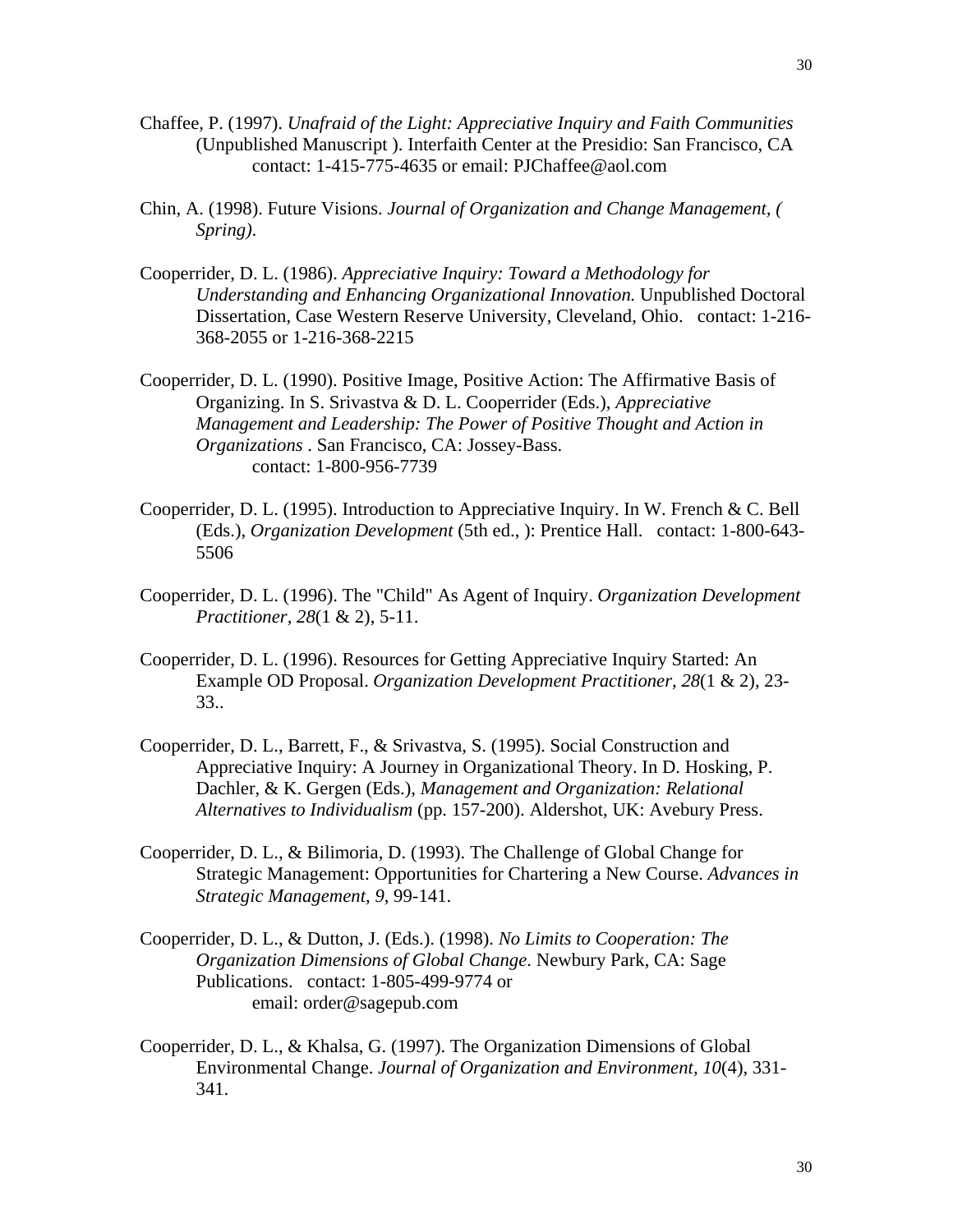- Cooperrider, D. L., & Pasmore, W. A. (1991). The Organization Dimension of Global Change. *Human Relations, 44*(8), 763-787.
- Cooperrider, D. L., & Srivastva, S. (1987). Appreciative Inquiry In Organizational Life. In W. Pasmore & R. Woodman (Eds.), *Research In Organization Change and Development* (Vol. 1, pp. 129-169). Greenwich, CT: JAI Press. contact: 1-203-323-9600 ext. 3003
- Cooperrider, D. L., & Srivastva, S. (1998). An Invitation to Organizational Wisdom and Executive Courage. In S. Srivastva & D. L. Cooperrider (Eds.), *Organizational Wisdom and Executive Courage* (1st ed., pp. 1-22). San Francisco, CA: The New Lexington Press. contact: 1-800-462-4620
- Cooperrider, D. L., & Thachenkery, T. (1995). Building The Global Civic Culture: Making Our Lives Count. In P. Sorenson, T. Head, N. Mathys, J. Preston, & D. Cooperrider (Eds.), *Global and International Organization Development* (pp. 282-306). Champaign, IL: Stipes Publishing L.L.C. contact: 1-217-356-8391
- Cooperrider, D.L. & Whitney, D. (1996) *Appreciative Inquiry: A Workshop.* A set of eight audio-tapes presented by The Taos Institute. Boulder, CO: Perpetual Motion Unlimited. contact: 303-444-3158

Cooperrider, D. L., & Whitney, D. (1998). When Stories Have Wings: How "Relational Responsibility" Opens New Options for Action. In S. McNamee & K. Gergen (Eds.), *Relational Responsibility*. Thousand Oaks, CA: Sage Publications. contact: 1-805-499-9774

- Cooperrider, D. L. et. al. (1996). Appreciative Inquiry Manual . Cleveland, Ohio: Unpublished notes. Case Western Reserve University, Department of Organizational Behavior. contact: 1-216-368-2055 or 1-216-369-2215
- Cummings, T. G. (1990). The Role of Executive Appreciation in Creating Transorganizational Alliances. In S. Srivastva, D. L. Cooperrider, & Associates (Eds.), *Appreciative Management and Leadership: The Power of Positive Thought and Action in Organizations* (1st ed., pp. 205-227). San Francisco, CA: Jossey-Bass Inc. contact: 1-800-956-7739 or 1-216-368-2215
- Curran, M. (1991). Appreciative Inquiry: A Third Wave Approach to OD. *Vision/Action, December*, 12-14.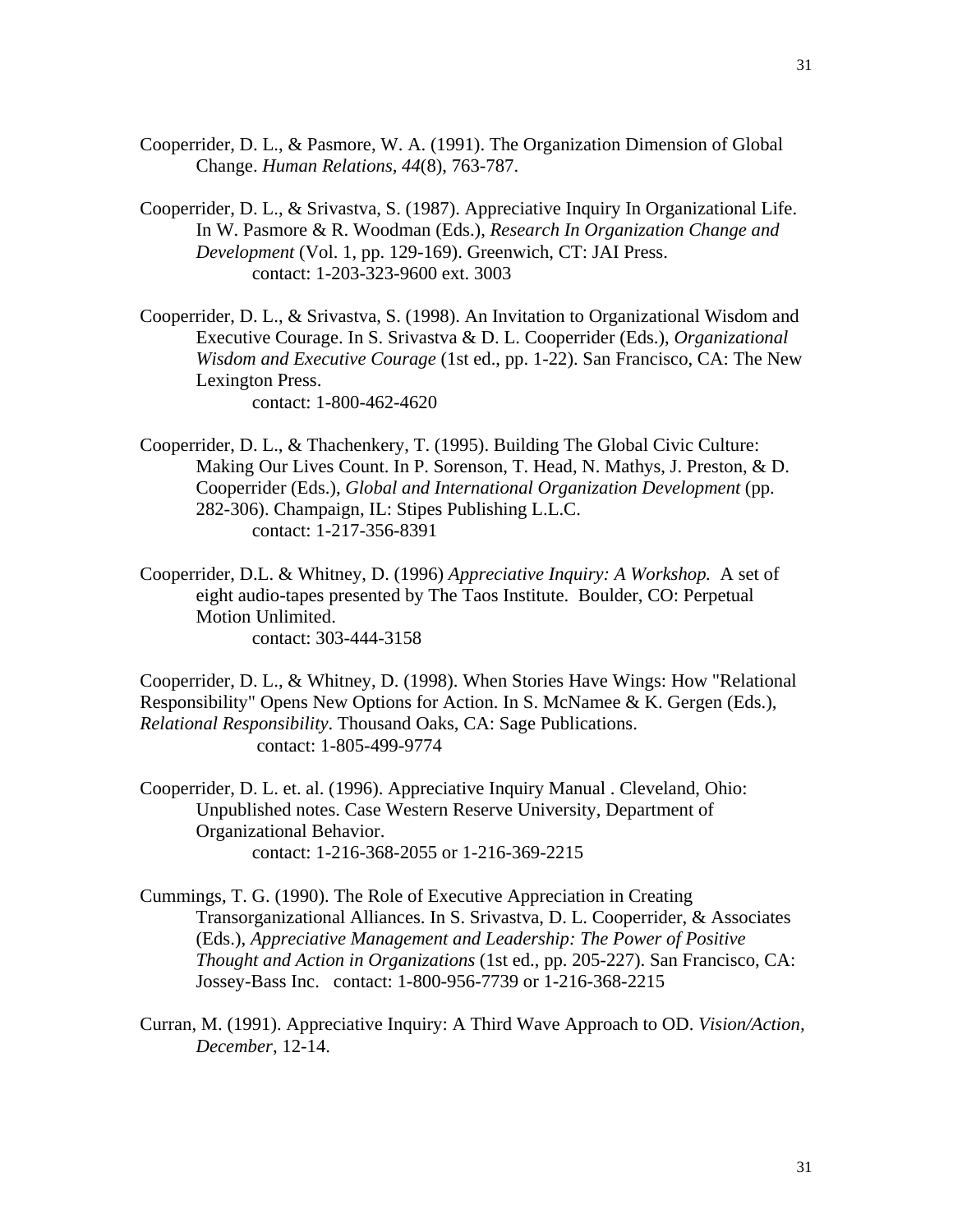- Frost, P. J., & Egri, C. P. (1990). Appreciating Executive Action. In S. Srivastva, D. L. Cooperrider, & Associates (Eds.), *Appreciative Management and Leadership: The Power of Positive Thought and Action in Organizations* (1st ed., pp. 289-322). San Francisco, CA: Jossey-Bass Inc.
- Gergen, K. J. (1990). Affect and Organization in Postmodern Society. In S. Srivastva, D. L. Cooperrider, & Associates (Eds.), *Appreciative Management and Leadership: The Power of Positive Thought and Action in Organizations* (1st ed., ). San Francisco, CA: Jossey-Bass Inc.
- Gibbs, C., & Ackerly, S. (June 1997). *United Religions Initiative Global Summit Summary Report.* Paper presented at the United Religions Initiative Global Summit Summary Report, San Francisco, CA. contact: 1-415-561-2300
- Golembiewski, R. T. (July 1997). *Appreciating Appreciative Inquiry.* Paper presented at the Annual Meeting of the International Conference on Organization Development, Colima, Mexico.
- GTE. (1997). GTE Asks Employees To Start a Grassroots Movement To Make GTE Unbeatable in the Marketplace. *GTE Together, Published by GTE Corporation, Dallas, TX*, 15-19.
- Hammond, S. (1996). *The Thin Book of Appreciative Inquiry*. Plano, TX: Thin Book Publishing. contact: 1-888-316-9544
- Hammond, S., & Royal, C. (Eds.). (1998). *Lessons From the Field: Applying Appreciative Inquiry*. Plano, TX: Published by Practical Press, Inc. and Distributed by the Thin Book Publishing Company. contact: 1-888-316-9544
- Harman, W. W. (1990). Shifting Context for Executive Behavior: Signs of Change and Revaluation. In S. Srivastva, D. L. Cooperrider, & Associates (Eds.), *Appreciative Management and Leadership: The Power of Positive Thought and Action in Organizations* (1st ed., pp. 37-54). San Francisco, CA: Jossey-Bass Inc.
- Hopper, V. (1991). *An Appreciative Study of Highest Human Values in a Major Health Care Organization.* Unpublished Doctoral Dissertation, Case Western Reserve University, Cleveland, Ohio. contact: 1-216-368-2055
- Hubbard, B. M. (1998). *Conscious Evolution: Awakening the Power of Our Social Potential*. Novato, CA: New World Library (See chp. 11 on AI). contact: 1-415-884-2100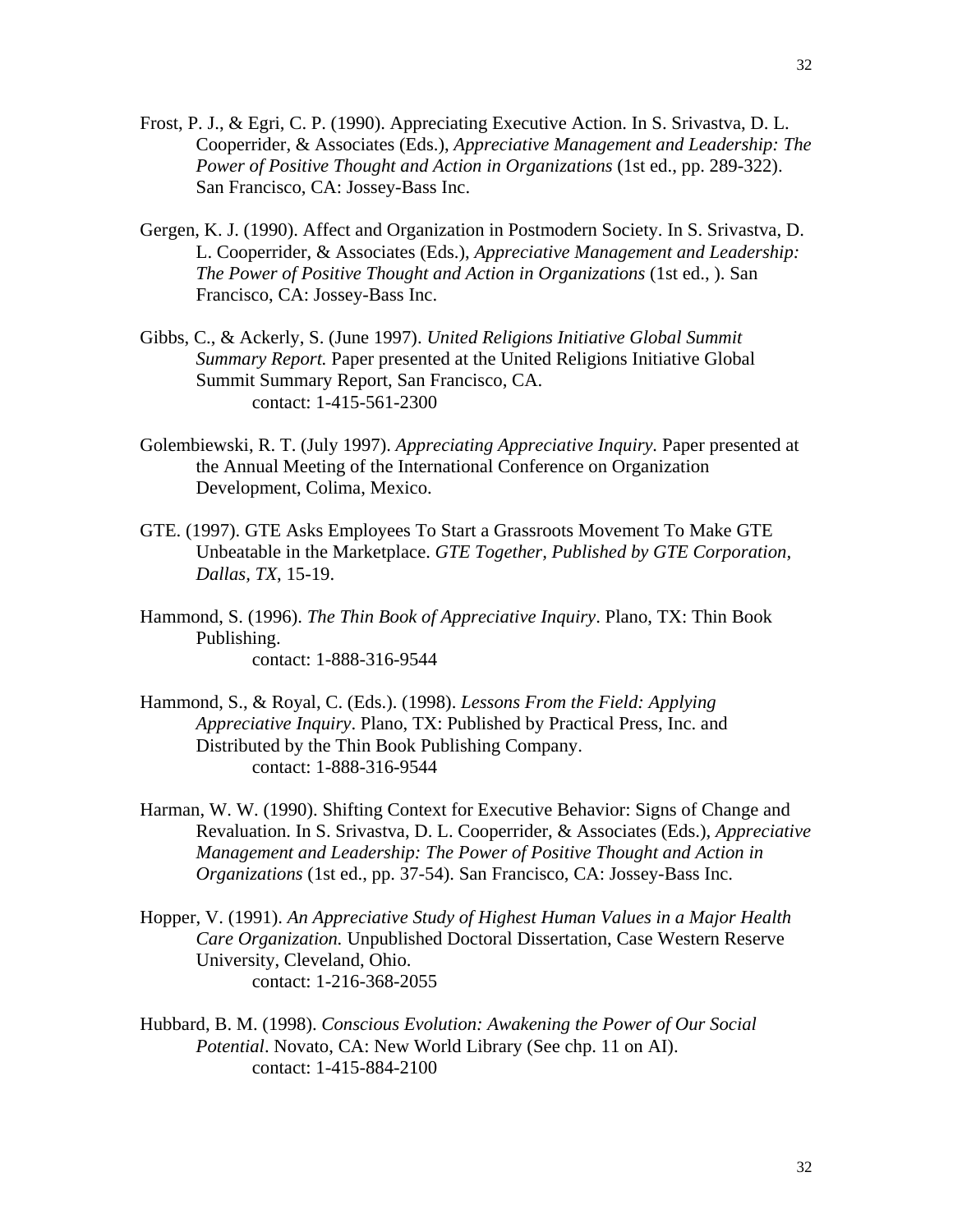- Johnson, P. (1992). *Organizing For Global Social Change.* Unpublished Doctoral Dissertation, Case Western Reserve University, Cleveland, Ohio.
- Johnson, P. C., & Cooperrider, D. L. (1991). Finding A Path With Heart: Global Social Change Organizations and Their Challenge for the Field of Organization Development. In R. Woodman & W. Pasmore (Eds.), *Research in Organizational Change and Development* (Vol. 5, pp. 223-284). Greenwich, CT: JAI Press. contact: 1-203-323-9600 ext. 3003
- Johnson, S., & Ludema, J. (Eds.). (1997). *Partnering To Build And Measure Organizational Capacity: Lessons From NGOs Around The World*. Grand Rapids, MI: Christian Reformed World Relief Committee.
- Johnson, S. P. (1998). *Straight to the Heart: Cleveland Leaders Shaping the Next Millenium.* Unpublished Doctoral Dissertation, Case Western Reserve University, Cleveland, Ohio.
- Kaczmarski, K., & Cooperrider, D. L. (1997). Constructionist Leadership in the Global Relational Age. *Journal of Organization and Environment, 10*(3), 234-258.
- Kaczmarski, K., & Cooperrider, D. L. (1998). The Birth of a Worldwide Alliance: The Story of the Mountain Forum. In D. L. Cooperrider & J. Dutton (Eds.), *No Limits to Cooperation: The Organization Dimensions of Global Change* . Thousand Oaks, CA: Sage Publications. contact: 1-805-499-9774
- Khalsa, G. S., & Kaczmarski, K. M. (1997 Summer). Chartering and Appreciative Future Search. *Global Social Innovations, Journal of the GEM Initiative, Case Western Reserve University, 1*(2), 45-52. contact: 1-202-822-6188 or email: gem@vita.org
- Khalsa, G. S., & Kaczmarski, K. M. (June 1996). *The United Religions Initiative Summit Conference Summary.* Paper presented at The United Religions Initiative Summit Conference Summary, San Francisco, CA. contact: 1-415-561-2300
- Liebler, C. J. (1997 Summer). Getting Comfortable With Appreciative Inquiry: Questions and Answers. *Global Social Innovations, Journal of the GEM Initiative, Case Western Reserve University, 1*(2), 30-40. contact: 1-202-822-6188 or email: gem@vita.org
- Lord, J. G. (1995). *The Philanthropic Quest: A Generative Approach for Professionals Engaged in the Development Process*. Cleveland, Ohio: Philanthropic Quest International.

contact: 1-216-831-3727 or email: Lord@Lord.org or www.appreciativeinquiry.org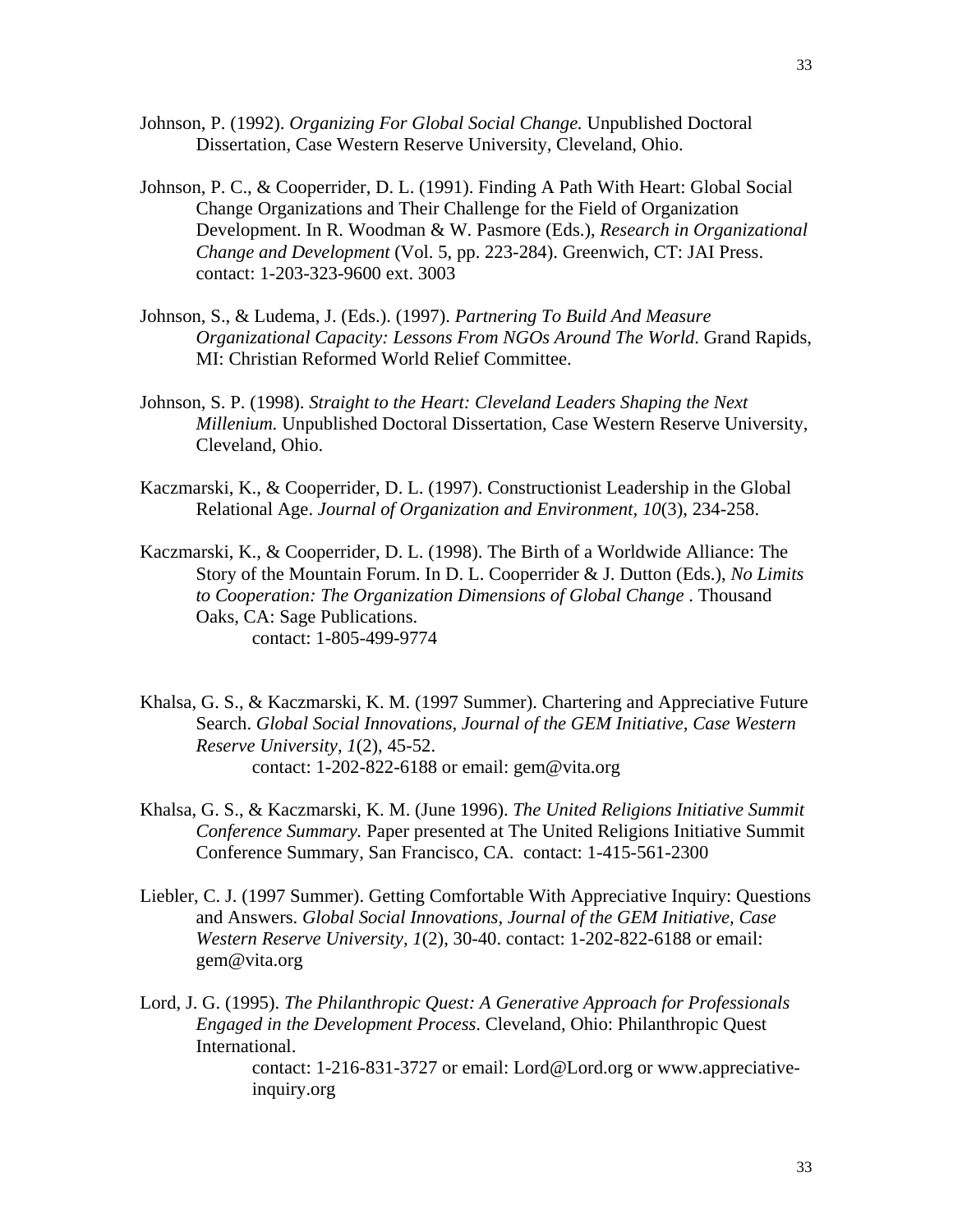- Lord, J. G. (1998). *The Practice of the Quest: Evolving a New Paradigm for Philanthropy and Social Innovation - A Casebook for Advancement Professionals Grounded in the Quest*. Cleveland, Ohio: Philanthropic Quest International. contact: see Lord above
- Ludema, J. (1993). *Vision Chicago: A Framework For Appreciative Evaluation* . Cleveland, Ohio: Case Western Reserve University, Department of Organizational Behavior. contact: 1-216-368-2055 or 1-216-368-2215
- Ludema, J. (1994). *Vision Cities As Partnerships That Build Community: An Appreciative Inquiry Into Vision Chicago*. Cleveland, Ohio: Case Western Reserve University, Department Of Organizational Behavior. contact: see Ludema above
- Ludema, J. (1996). *Narrative Inquiry.* Unpublished Doctoral Dissertation, Case Western Reserve University., Cleveland, Ohio. contact: 313-761-4700
- Ludema, J., Wilmot, T., & Srivastva, S. (1997). Organizational Hope: Reaffirming the Constructive Task of Social and Organizational Inquiry. *Human Relations, 50*(8), 1015-1052.
- Mann, A. J. (1997 Summer). An Appreciative Inquiry Model for Building Partnerships. *Global Social Innovations, Journal of the GEM Initiative, Case Western Reserve University, 1*(2), 41-44. contact: 1-202-822-6188 or email: gem@vita.org
- Pages, M. (1990). The Illusion and Disillusion of Appreciative Managment. In S. Srivastva, D. L. Cooperrider, & Associates (Eds.), *Appreciative Management and Leadership: The Power of Positive Thought and Action in Organizations* (1st ed., pp. 353-380). San Francisco, CA: Jossey-Bass Inc.
- Pepitone, J. S. (1995). *Future Training: A Roadmap for Restructuring the Training Function*. Dallas, TX: Addvantage Learning Press (See chp. 4 on AI).
- Raimy, E. (1998). Precious Moments*. Human Resource Executive, 12(11).*1 and 26-29. contact: 215-784-0910
- Rainey, M. A. (1996). An Appreciative Inquiry Into the Factors of Culture Continuity During Leadership Transition. *Organization Development Practitioner, 28*(1&2), 34-41. contact: 201-763-7337
- Robinson-Easley, C. A. (1998). *The Role of Appreciative Inquiry In The Fight To Save Our Youth.* Unpublished Doctoral Dissertation, Benedictine University, Naperville, IL. contact: 1-630-829-6207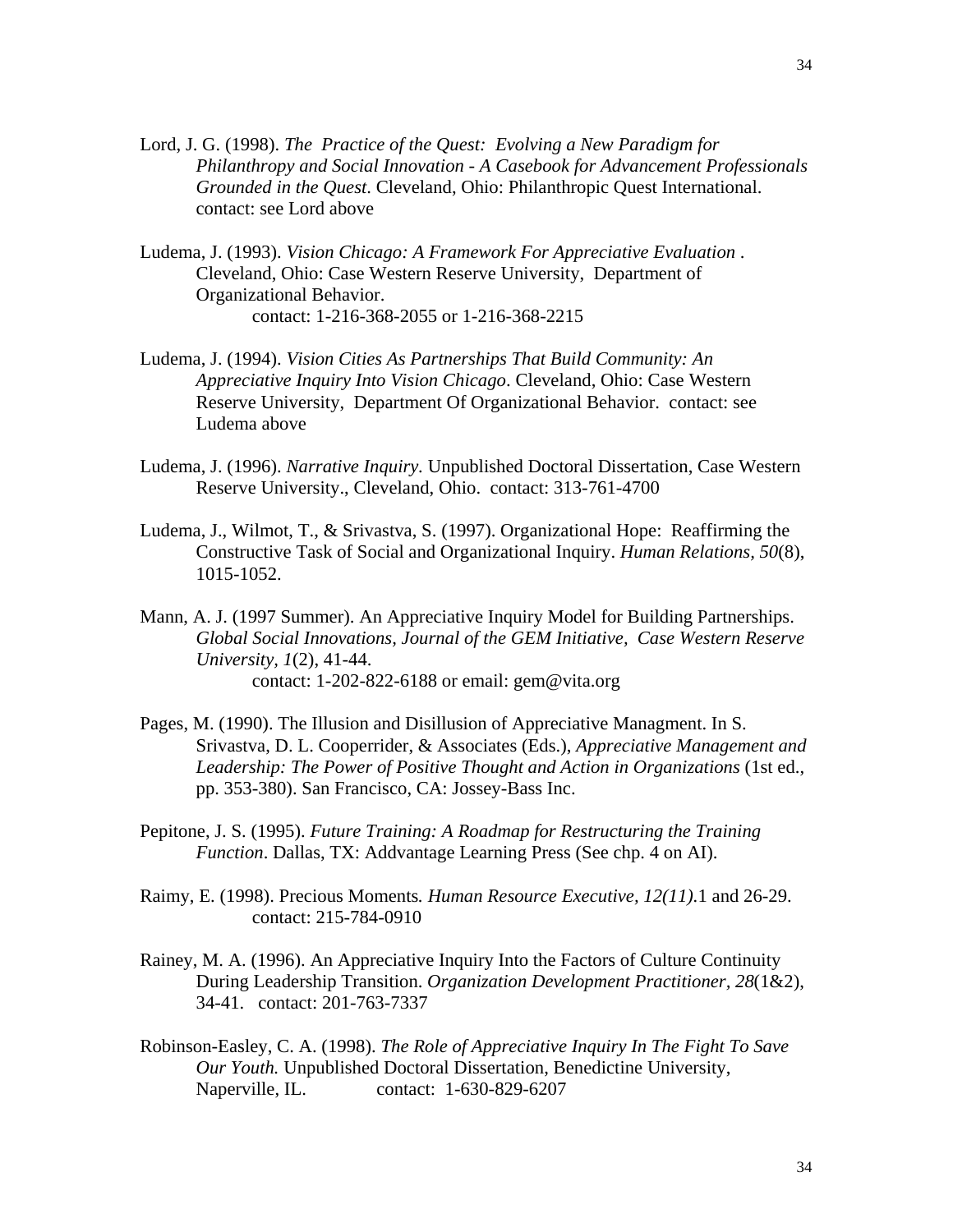Royal, C. (1997). *The Fractal Initiative*: *Appreciative Inquiry and Rethinking Social Identities.* Unpublished Doctoral Dissertation, Fielding Institute. Santa Barbara, CA.

contact: 1-805-687-1099

- Royal, C. (1994) *The NTL Diversity Study, The Use of Appreciative Inquiry to Discover Best Experiences Around Diversity in a Professional OD Organization.* NTL Institute for Applied Behavioral Science, Alexandra, VA. contact: 1-800-777-5227
- Royal, C. (1996) *Appreciative Inquiry.* Occasional Paper for The MacArthur Foundation. contact: 1-312-726-8000
- Royal, C. (1996) *Appreciative Inquiry, Community Development and Sustainability.*  Occasional paper for the MacArthur Foundation. contact: 1-312-726-8000
- Sena, S. O., & Booy, D. (1997 Summer). Appreciative Inquiry Approach to Community Development: The World Vision Tanzania Experience. *Global Social Innovations, Journal of the GEM Initiative, Case Western Reserve University, 1*(2), 7-12. contact: 1-202-822-6188 or email: gem@vita.org
- Srivastva, S., & Barrett, F. J. (1990). Appreciative Organizing: Implications for Executive Functioning. In S. Srivastva, D. L. Cooperrider, & Associates (Eds.), *Appreciative Management and Leadership : The Power of Positive Thought and Action in Organizations* (1st ed., pp. 381-400). San Francisco, CA: Jossey-Bass Inc.
- Srivastva, S., & Cooperrider, D. L. (Eds.). (1998). *Organizational Wisdom and Executive Courage* (1st ed.). San Francisco, CA: The New Lexington Press. contact: 1-800-462-4620
- Srivastva, S., Cooperrider, D. L., & Associates (Eds.). (1990). *Appreciative Management and Leadership: The Power of Positive Thought and Action in Organizations* (1st ed.). San Francisco, CA: Jossey-Bass Inc.
- Stavros, J. M. (1998). *Capacity Building: An Appreciative Approach, A Relational Process of Building Your Organization's Future.* Unpublished Doctoral Dissertation, Case Western Reserve University, Cleveland, Ohio. contact: 1-248-360-6613 or 1-216-368-2205
- Thachenkery, T. J. (1996). Affirmation as Facilitation: A Postmodernist Paradigm in Change Management. *Organization Development Practitioner, 28*(1), 12-22. contact: 201-763-7337